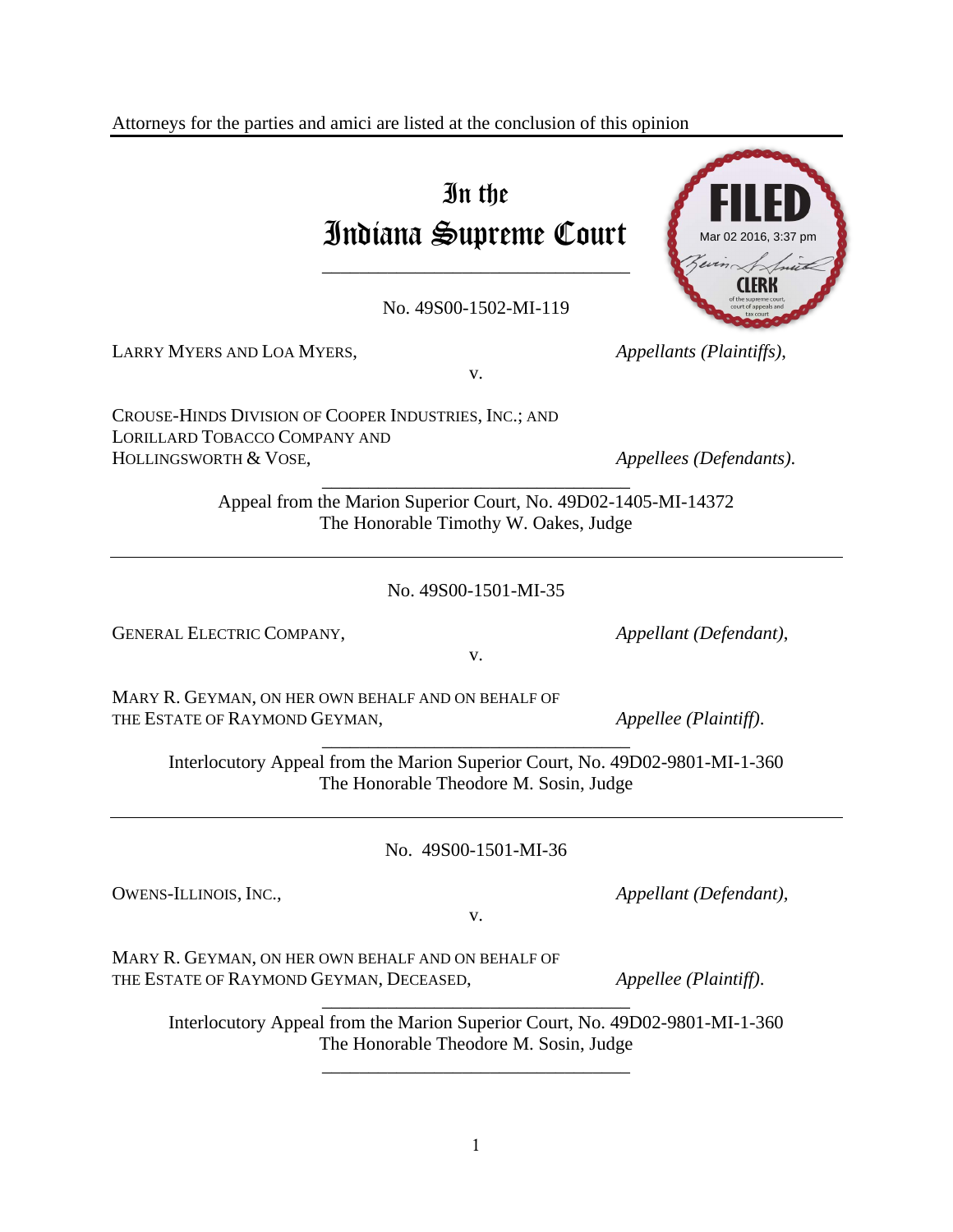#### **March 2, 2016**

# **Dickson, Justice.**

 We have consolidated three appeals involving the constitutionality of the Indiana Product Liability Act statute of repose. In each case, the plaintiffs request reconsideration of our prior holding in AlliedSignal v. Ott, 785 N.E.2d 1068 (Ind. 2003). While we decline to reconsider Ott's holdings due to the principles of *stare decisis* and legislative acquiescence, we do address the plaintiffs' new constitutional claims not addressed in Ott and conclude that the Product Liability Act's statute of repose does not bar these plaintiffs' claims.

The plaintiffs, Larry and Loa Myers and Raymond and Mary Geyman,<sup>1</sup> brought suit alleging damages stemming from asbestos-caused diseases. Larry Myers worked as an electrician from 1959 until his retirement in 1999. During that time he was exposed to asbestos from materials he was working with or from materials at various job sites. He was diagnosed in March 2014 with malignant pleural mesothelioma, "a form of cancer which sometimes develops many years after exposure to asbestos." Appellants Myers' App'x at 110. Raymond Geyman worked for an electric utility company from 1955 to 1970, and was exposed during that time to asbestos from products he worked on and around. He was diagnosed with mesothelioma in March 2007 and died in March 2008.

 In their complaints, Larry and Loa Myers listed forty defendants, and Raymond and Mary Geyman listed twenty defendants. Several defendants in each case moved for summary judgment, leading to these appeals. The first two appeals, involving the Geymans, $2$  are before us on interlocutory appeal from the trial court's denial of the defendants' motions for summary judgment. The third, involving the Myers, is an appeal<sup>3</sup> from the entry of summary judgment for

<sup>&</sup>lt;sup>1</sup> Raymond Geyman died in March 2008, and his estate continues this litigation.

<sup>&</sup>lt;sup>2</sup> These appeals, General Electric Company v. Geyman, and Owens-Illinois, Inc. v. Geyman, arise from the same lawsuit in Marion Superior Court, Cause No. 49D02-9801-MI-1-360.

<sup>&</sup>lt;sup>3</sup> Myers v. Crouse-Hinds Div. of Cooper Indus., Inc., Marion Superior Court, Cause No. 49D02-1405-MI-14372.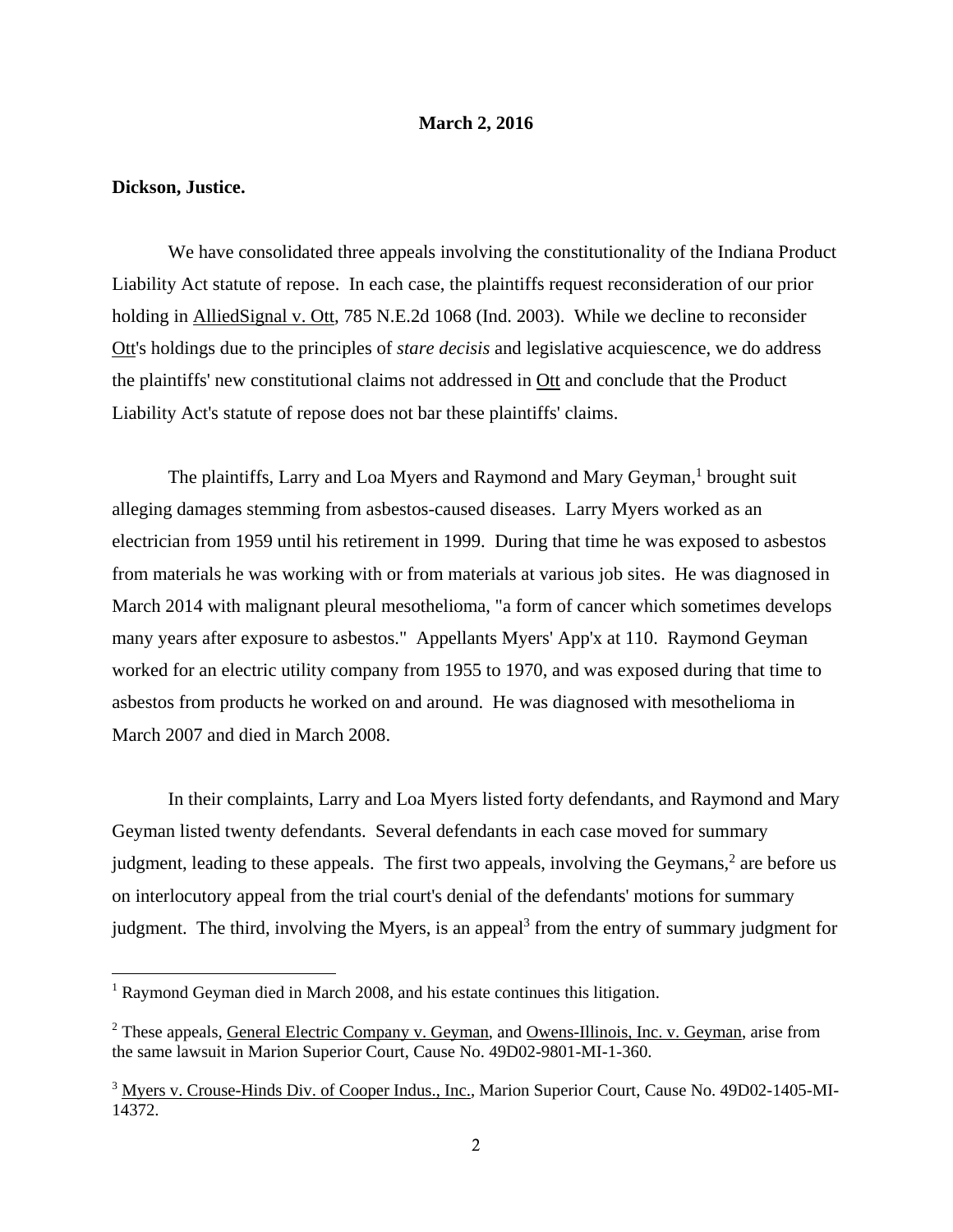the defendants as a final judgment. Each appeal presents essentially the same arguments, and the central issue in each is the trial court's ruling on a motion for summary judgment asserting the ten-year statute of repose included in Indiana's Product Liability Act. In all three cases, we granted a motion for transfer pursuant to Indiana Appellate Rule 56(A).

 These three appeals present the same principal issue: whether the plaintiffs' claims are barred under Ott, 785 N.E.2d 1068, in which this Court interpreted Sections 1 and 2 of the Indiana Product Liability Act's Chapter 3.<sup>4</sup> Section 1 applies to product liability actions

 (b) Except as provided in section 2 of this chapter, a product liability action must be commenced:

(1) within two (2) years after the cause of action accrues; or

(2) within ten (10) years after the delivery of the product to the initial user or consumer.

However, if the cause of action accrues at least eight (8) years but less than ten (10) years after that initial delivery, the action may be commenced at any time within two (2) years after the cause of action accrues.

Sec. 2. (a) A product liability action that is based on:

(1) property damage resulting from asbestos; or

(2) personal injury, disability, disease, or death resulting from exposure to asbestos;

must be commenced within two (2) years after the cause of action accrues. The subsequent development of an additional asbestos related disease or injury is a new injury and is a separate cause of action.

 (b) A product liability action for personal injury, disability, disease, or death resulting from exposure to asbestos accrues on the date when the injured person knows that the person has an asbestos related disease or injury.

 (c) A product liability action for property damage accrues on the date when the injured person knows that the property damage has resulted from asbestos.

(d) This section applies only to product liability actions against:

(1) persons who mined and sold commercial asbestos; and

(2) funds that have, as a result of bankruptcy proceedings or to avoid bankruptcy proceedings, been created for the payment of asbestos related disease claims or asbestos related property damage claims.

 (e) For the purposes of IC 1-1-1-8, if any part of this section is held invalid, the entire section is void.

 (f) Except for the cause of action expressly recognized in this section, this section does not otherwise modify the limitation of action or repose period contained in section 1 of this chapter.

Ind. Code §§ 34-20-3-1, -2.

<sup>4</sup> Chapter 3 of the Indiana Product Liability Act provides:

Sec. 1. (a) This section applies to all persons regardless of minority or legal disability. Notwithstanding IC 34-11-6-1, this section applies in any product liability action in which the theory of liability is negligence or strict liability in tort.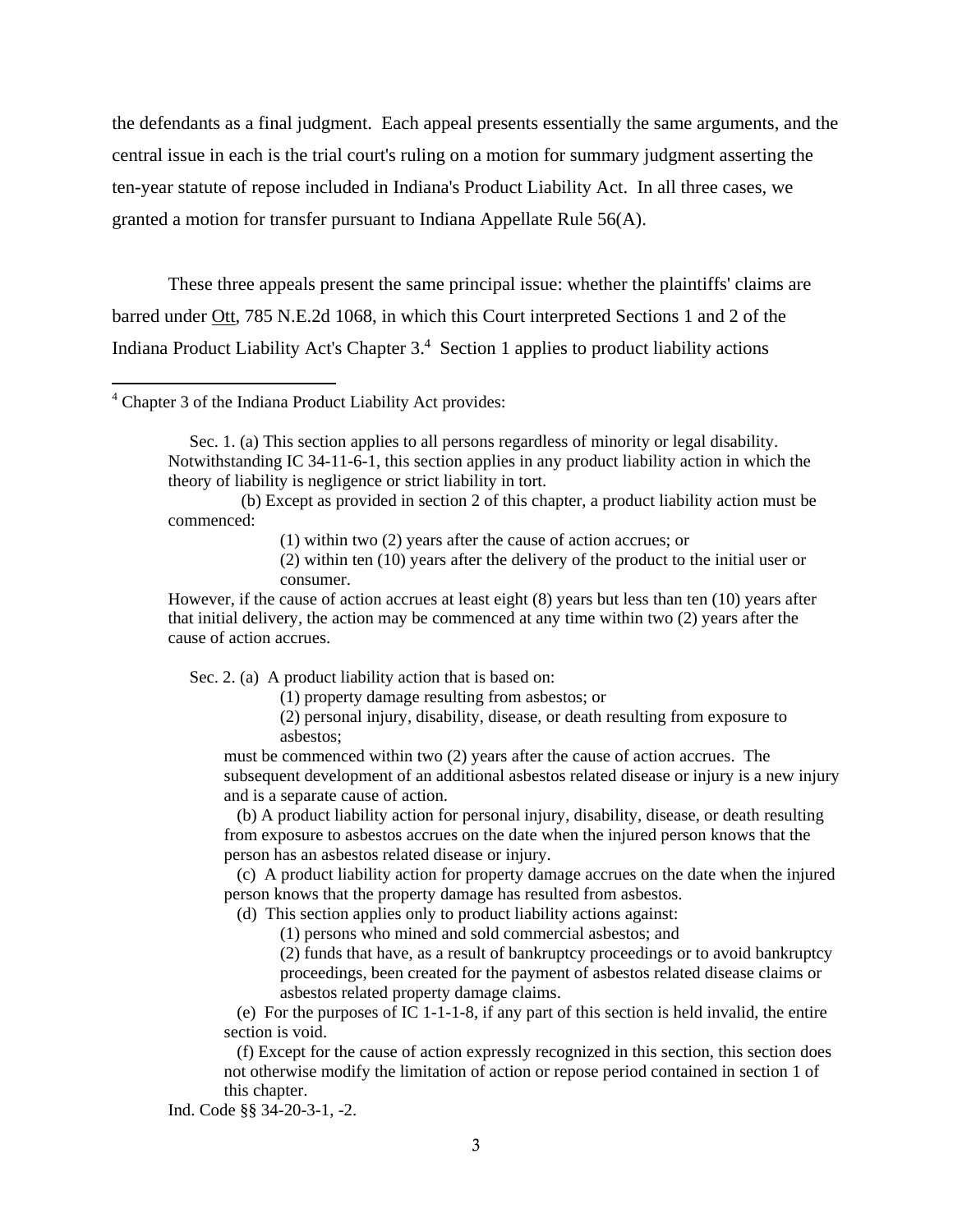generally, while Section 2 applies to "[a]sbestos-related actions."<sup>5</sup> Ind. Code § 34-20-3-2. Ott held that Section 2 applies only to asbestos claims against defendants who both mined and sold raw asbestos, leaving "those who sell asbestos-containing products within the ambit of Section 1." 785 N.E.2d at 1073. The plaintiffs now urge us to abandon that interpretation and follow the interpretation presented by the Ott dissent.<sup>6</sup> Appellee Geyman's Br. at 27-37, Appellant Myers' Br. at 28-33; Ott, 785 N.E.2d at 1078-80 (Dickson, J., dissenting). We decline to alter Ott's holdings with respect to statutory construction, finding it settled under our doctrines of *stare decisis* and legislative acquiescence.

 Because the General Assembly is a co-equal and independent branch of government, the doctrines of *stare decisis* and legislative acquiescence are especially compelling in matters of statutory interpretation. *See* Fraley v. Minger, 829 N.E.2d 476, 492 (Ind. 2005); Layman v. State, 42 N.E.3d 972, (Ind. 2015) ("both the doctrines of *stare decisis* as well as legislative acquiescence counsel against overruling our existing precedent [interpreting Indiana's felony murder statute]"). The twelve years since Ott has provided the General Assembly "considerable time" to change our interpretation in that case. Fraley, 829 N.E.2d at 492. "Certainly, had the General Assembly disapproved of our approach . . . it could have done so. In the absence of such a change, we think it fair to infer a persuasive degree of legislative acquiescence with respect to our approach . . . ." Bailey v. State, 979 N.E.2d 133, 141 (Ind. 2012). Because both *stare decisis* and legislative acquiescence indicate "the strong probability that [we] have correctly interpreted the will of the legislature," we will not reconsider Ott's statutory interpretation holdings. Dunson v. Dunson, 769 N.E.2d 1120, 1125 (Ind. 2002).<sup>7</sup>

 Separate from their challenges to Ott's holdings regarding statutory construction, however, the plaintiffs argue that the statute of repose provisions, as explicated in Ott, violate

<sup>&</sup>lt;sup>5</sup> Section 2 explicitly "applies only to product liability actions against  $\dots$  persons who mined and sold commercial asbestos [and asbestos-related bankruptcy trust funds]." Ind. Code § 34-20-3-2(d)

 $6$  The  $_{\text{Ott}}$  dissent argued that under Section 2, "'commercial asbestos' includes asbestos incorporated into products," and that "persons who mined and sold" means "persons who mined and persons who sold." Ott, 785 N.E.2d at 1079, 1081 (Dickson, J., dissenting).

<sup>7</sup> We thank *amicus curiae* Indiana Legal Foundation for their thorough treatment of our *stare decisis* and legislative acquiescence precedent.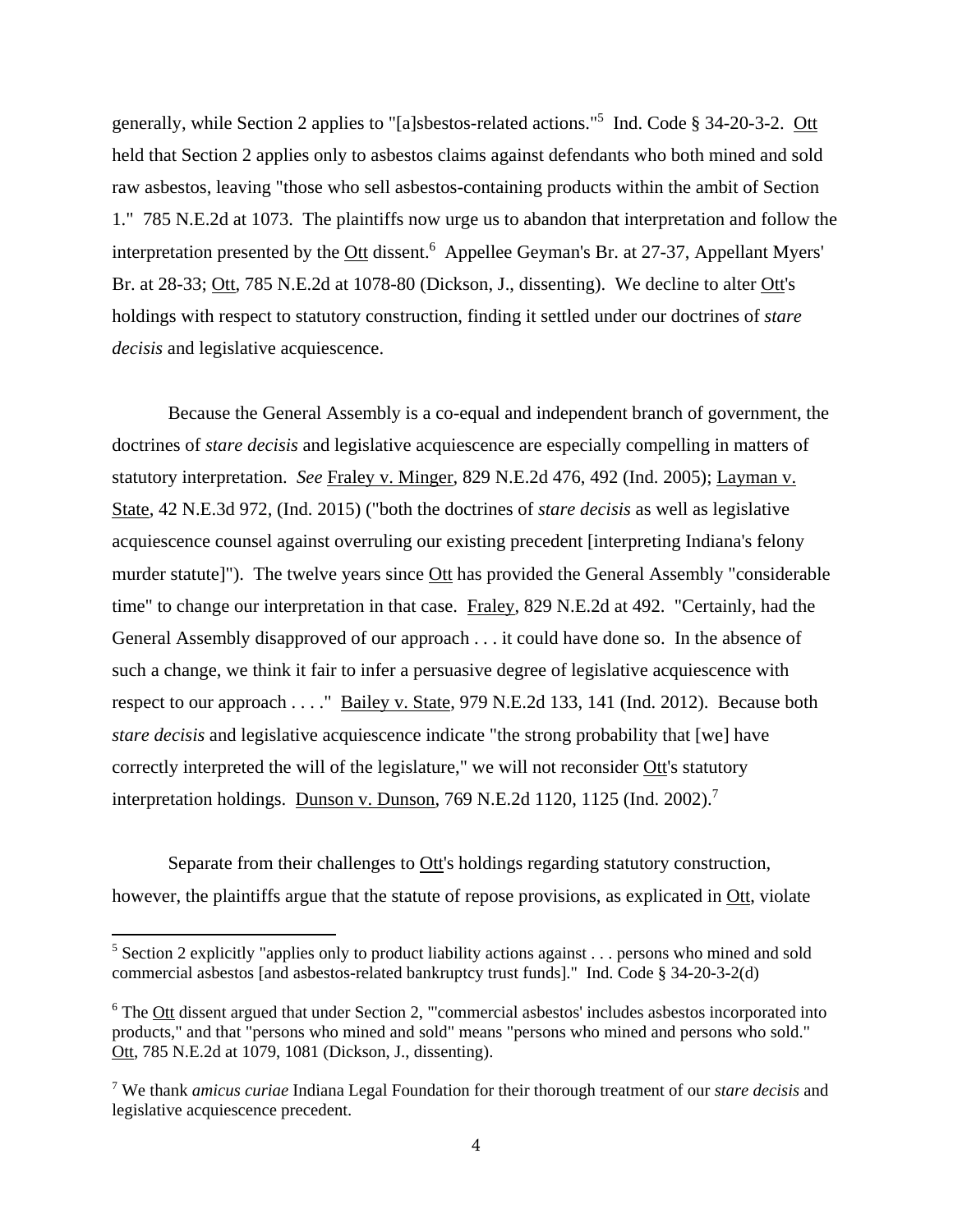two provisions of the Indiana Constitution: its Right to Remedy Clause, Article 1, Section 12, and its Equal Privileges and Immunities Clause, Article 1, Section 23. We first address the Equal Privileges and Immunities Clause challenge.

 In Ott, this Court upheld Section 1 and Section 2 against an Article 1, Section 23 challenge, finding that the statutory distinction "between asbestos victims and other victims under the product liability act" did not harm asbestos victims because they are either subject to the same Section 1 statute of repose as non-asbestos victims, or have an exception under Section 2. 785 N.E.2d at 1077. Based on its finding that "asbestos plaintiffs do not suffer any cognizable harm" as compared to non-asbestos plaintiffs, the Ott court declined relief without addressing whether the disparate treatment constituted a constitutionally prohibited disparate privilege.

 The present plaintiffs, however, bring a different Article 1, Section 23 claim. Instead of comparing asbestos victims to non-asbestos victims, they compare two separate types of asbestos victims. They argue that, given Ott's statutory interpretation, Section 2 draws a constitutionally impermissible distinction between asbestos plaintiffs injured by defendants who both mined and sold raw asbestos and asbestos plaintiffs who were injured by defendants outside that category.<sup>8</sup> Appellants Myers' Br. at 20-21; Appellee Geyman's Br. in Gen. Elec. v. Geyman at 20; Appellee Geyman's Br. in Owens-Illinois, Inc. v. Geyman at 20-21 ("Mrs. Geyman's claims are barred on an arbitrary basis – her husband happened to be exposed to asbestos by a product manufacturer which did not also mine asbestos."); Appellants Myers' Reply Br. at 9-10 (comparing Mr. Myers to a hypothetical asbestos victim injured by a defendant who both mined and sold raw asbestos).

The present plaintiffs' claimed class distinction was not raised, and thus was not

 $8$  The defendants argue that  $Out$  did address the plaintiffs' proposed classes. Appellees R.J. Reynolds</u> Tobacco Co.'s and Hollingsworth & Vose's Br. at 17, Appellee Crouse-Hinds Second Am. Br. at 23, Appellant Gen. Elec. Co.'s Br. at 24-25. A close reading of Ott, however, confirms that this is not the case. While Ott initially noted the potential class division the plaintiffs now propose, it did not address such classification but redefined the distinction as "between asbestos victims and other victims under the product liability act." 785 N.E.2d at 1077. Indeed, Ott's conclusion that "the classification . . . works in favor of asbestos plaintiffs" can only be true of Ott's comparison between asbestos plaintiffs and other product liability plaintiffs, and not the classes proposed by the plaintiffs here. *Id.*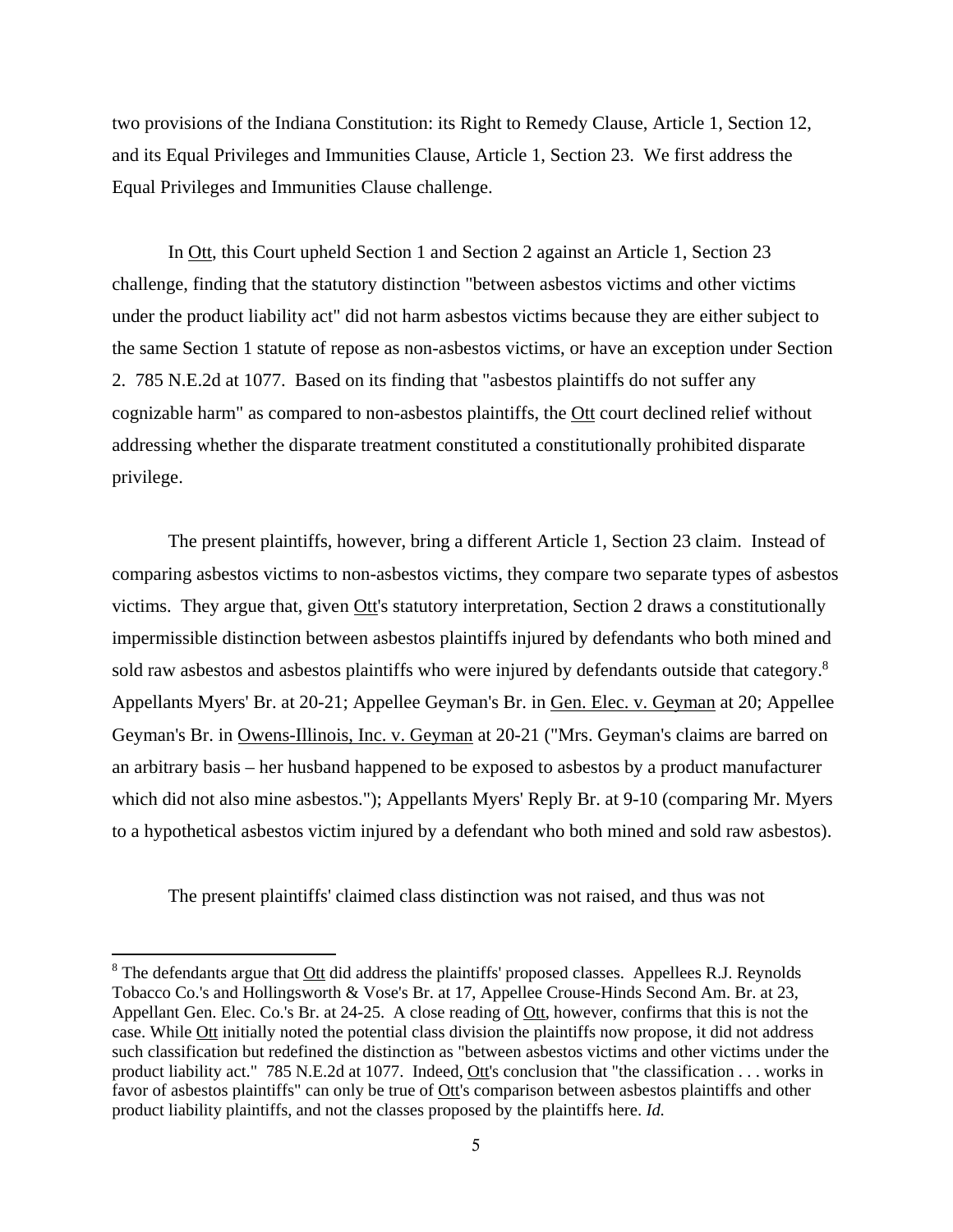determined, in Ott. We consider it now because "[i]t is the claim . . . that defines the class" in an Article 1, Section 23 challenge. Humphreys v. Clinic for Women, Inc., 796 N.E.2d 247, 254 (Ind. 2003) (quoting McIntosh v. Melroe Co., 729 N.E.2d 972, 981 (Ind. 2000)); *accord* Ott, 785 N.E.2d at 1077 (identifying the Article 1, Section 23 classes based on the "constitutional *claim here*, reduced to its essentials" (emphasis added)). In analyzing a Section 23 challenge, it is the disparate classification alleged by the challenger, not other classifications, that warrants review. This is true as long as the alleged classes have a sufficient basis in the challenged legislation. Sanquenetti v. State, 727 N.E.2d 437, 442 (Ind. 2000) ("Contrary to the defendant's assertion that the statute establishes a 'legislative distinction between accessories and principals,' . . . the accomplice liability statute neither establishes separate classes nor accords disparate treatment to Indiana citizens or classes of citizens. Rather, the effect of the statute is just the opposite."). *See also* Paul Stieler Enterprises, Inc. v. City of Evansville, 2 N.E.3d 1269, 1273 (Ind. 2014) ("Under the facts of this case, both the language of the enactment and the parties identify essentially the same disparately treated classifications."). The classifications identified by the plaintiffs have such a legislative basis. Section 2 is titled "Asbestos-related actions" and governs those actions brought by asbestos victims. Because it "applies only to product liability actions against . . . persons who mined and sold commercial asbestos" the legislation is prescribing disparate treatment for asbestos victims injured by defendants who both mined and sold raw asbestos as compared to asbestos victims injured by other defendants. This statutory classification is the very one alleged by the plaintiffs here.

 In Collins v. Day, this Court articulated the standard for determining whether a statute complies with Indiana's Equal Privileges and Immunities Clause:

 First, the disparate treatment accorded by the legislation must be reasonably related to inherent characteristics which distinguish the unequally treated classes. Second, the preferential treatment must be uniformly applicable and equally available to all persons similarly situated.

644 N.E.2d 72, 80 (Ind. 1994). "Compliance with both elements is required to satisfy the constitutional requirement." Paul Stieler, 2 N.E.3d at 1273.

 Section 2 creates disparate treatment for the classes at issue here. Those asbestos victims who are injured by defendants who did not both mine and sell raw asbestos must sue those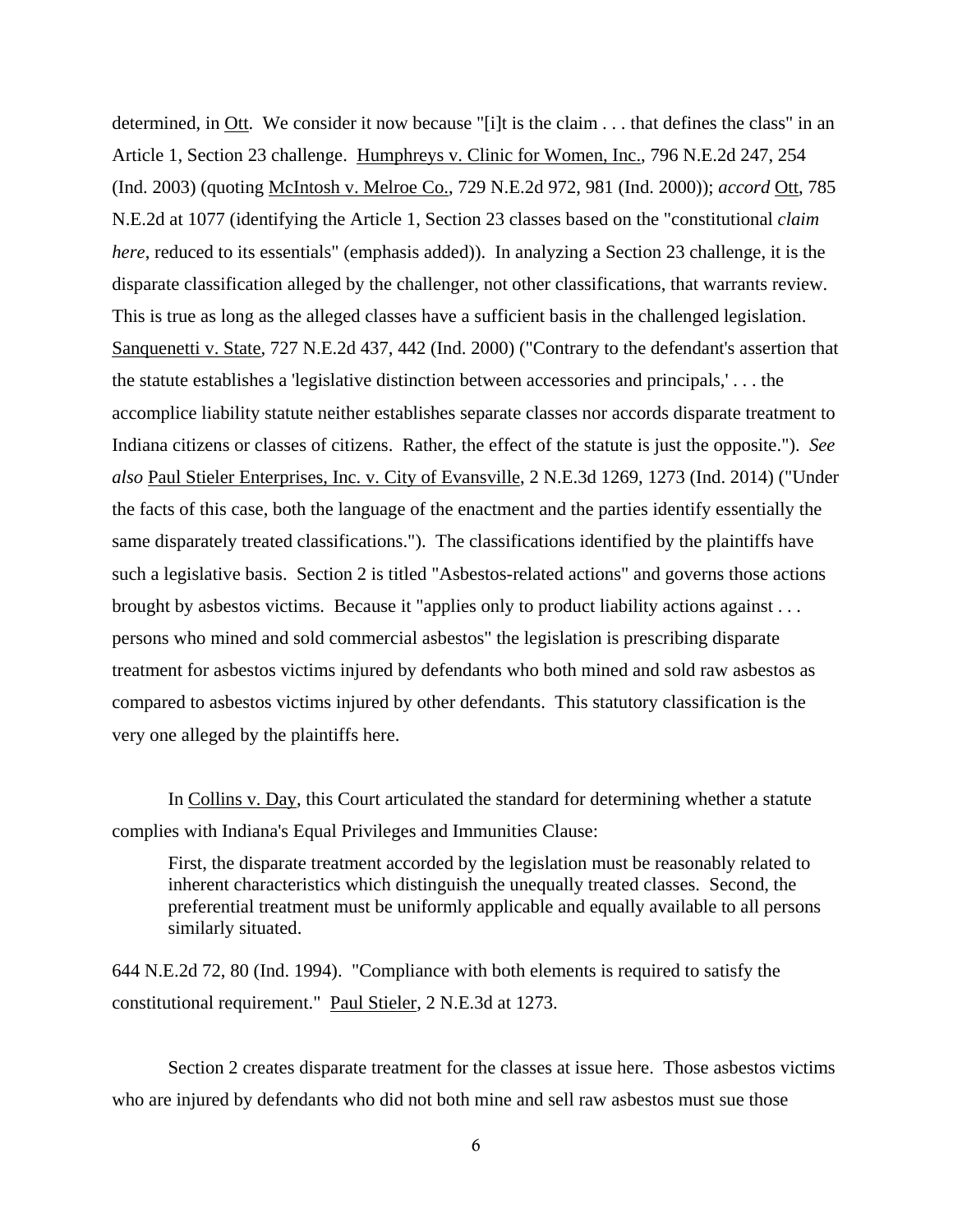defendants under Section 1, where they may be barred by the statute of repose. The asbestos victims who are injured by defendants who did both mine and sell raw asbestos, however, may sue those defendants under Section 2, where no statute of repose applies. Because there is disparate treatment, Collins requires first that any disparate impact "be reasonably related to inherent characteristics which distinguish the unequally treated classes," and second, that preferential treatment "be uniformly applicable and equally available to all persons similarly situated." 644 N.E.2d at 80. Section 2 does not satisfy this burden.

 Under the first element, "Collins requires that . . . the disparate treatment must be reasonably related to the inherent differences that distinguish the unequally-treated classes." Paul Stieler, 2 N.E.3d at 1275. In this case, no such characteristic exists. The disparately treated classes are identically comprised of asbestos victims, and Section 2 does not differentiate between them based on any single characteristic of theirs–inherent or otherwise. Whether asbestos victims are seeking relief from defendants who mined and sold raw asbestos or from defendants who provided products containing asbestos does not constitute an inherent distinguishing difference between the asbestos victims. Under both Collins and Paul Stieler, because the disparate treatment is not reasonably related to an inherent difference of the unequally treated classes, the statute violates Article 1, Section 23.

Furthermore, under the second element of the Collins analysis,<sup>9</sup> any "preferential treatment must be uniformly applicable and equally available to all persons similarly situated." Collins, 644 N.E.2d at 80. Here, the two classes of asbestos victims are similarly situated (both are victims of asbestos illness or disease), yet only one of them (the class seeking damages from defendants who both mined and sold raw asbestos) is completely excepted from the statute of repose. Virtually all class members suffer from asbestos-caused diseases with latency periods of more than ten years. And, all class members were exposed to products containing asbestos. As plaintiffs Larry and Loa Myers point out:

[A] Jane Doe [who] was exposed to asbestos from a product manufactured by a company which also happened to mine asbestos . . . . could . . . bring and maintain [a] claim  $\lceil$ ] against the wrongful part  $\lceil y \rceil$  under Indiana Law. It is only because

<sup>&</sup>lt;sup>9</sup> We choose to address the second factor of the Collins analysis also, while recognizing that "the failure" to satisfy the first prong obviates the need to discuss the second prong." Paul Stieler, 2 N.E.3d at 1278.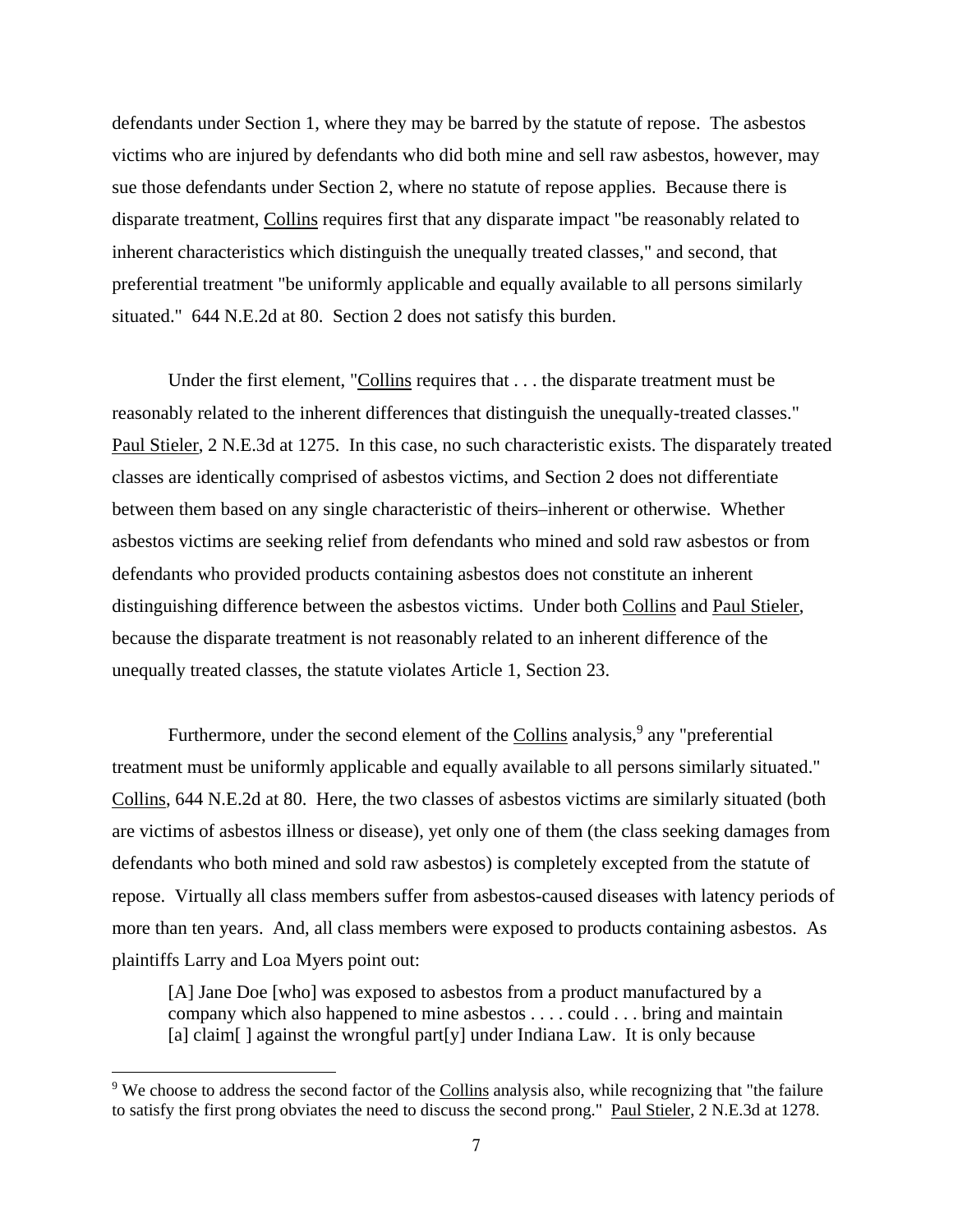Larry Myers happens to have been injured by a product manufactured and sold by a particular sort of company (non-miners) that his claims are subject to a 10 year repose period.

Appellants Myers' Reply Br. at 9-10. And *amicus* Indiana Trial Lawyers Association adds: "Both classes of asbestos victims are victims of similar injuries, and it is happenstance that some victims trace their injury to a tortfeasor that mined and sold asbestos while other victims trace their injury to a tortfeasor that sold asbestos-containing products." *Amicus Curiae* Ind. Trial Lawyers Ass'n's Br. at 12. Thus Section 2 "creates a preference, and establishes an inequality among a class of citizens all of whom are equally meritorious," and therefore violates the second Collins factor. Collins, 644 N.E.2d at 79 (quoting Dixon v. Poe, 65 N.E. 518, 519, 159 Ind. 492, 497 (1902)).

 The unequal treatment under Section 2 separately offends both the first and second elements of the Collins analysis, violating the Equal Privileges and Immunities Clause of Article 1, Section 23 of the Indiana Constitution<sup>10</sup> on two separate and independent bases.

 In crafting Section 2, the General Assembly expressly included a non-severability clause, overriding Indiana Code section  $1-1-1-8$ , which would otherwise apply when part of a statute is unconstitutional. The relevant Section 2 clause reads that "[f]or the purposes of IC 1-1-1-8, if any part of this section is held invalid, the entire section is void." Ind. Code § 34-20-3-2(e). Because the plaintiff has established that Section 2, as construed by Ott, creates two disparately treated classifications in violation of the Indiana Constitution's Equal Privileges and Immunities Clause, we must invalidate all of Section 2.

Because Section 2 no longer governs the plaintiffs in this case, their claims now all fall

<sup>&</sup>lt;sup>10</sup> The defendants collectively urge the importance of *stare decisis* and the impropriety of overruling Ott. While this present case is factually similar to Ott, the Article 1 Section 23 claim is different in that it raises a new set of classes and requires a new Collins v. Day analysis. All statutes, of course, are open to new constitutional challenges, even if they have previously been upheld against a different constitutional challenge.

 $11$  Indiana Code Section 1-1-1-8 declares a general rule that where any provision in a statute is held to be invalid, such invalidity "does not affect other provisions that can be given effect without the invalid provision or application." Ind. Code  $\S$  1-1-1-8(a). This rule of general severability, however, does not apply "in the case of a statute containing a nonseverability provision." Ind. Code § 1-1-1-8(b).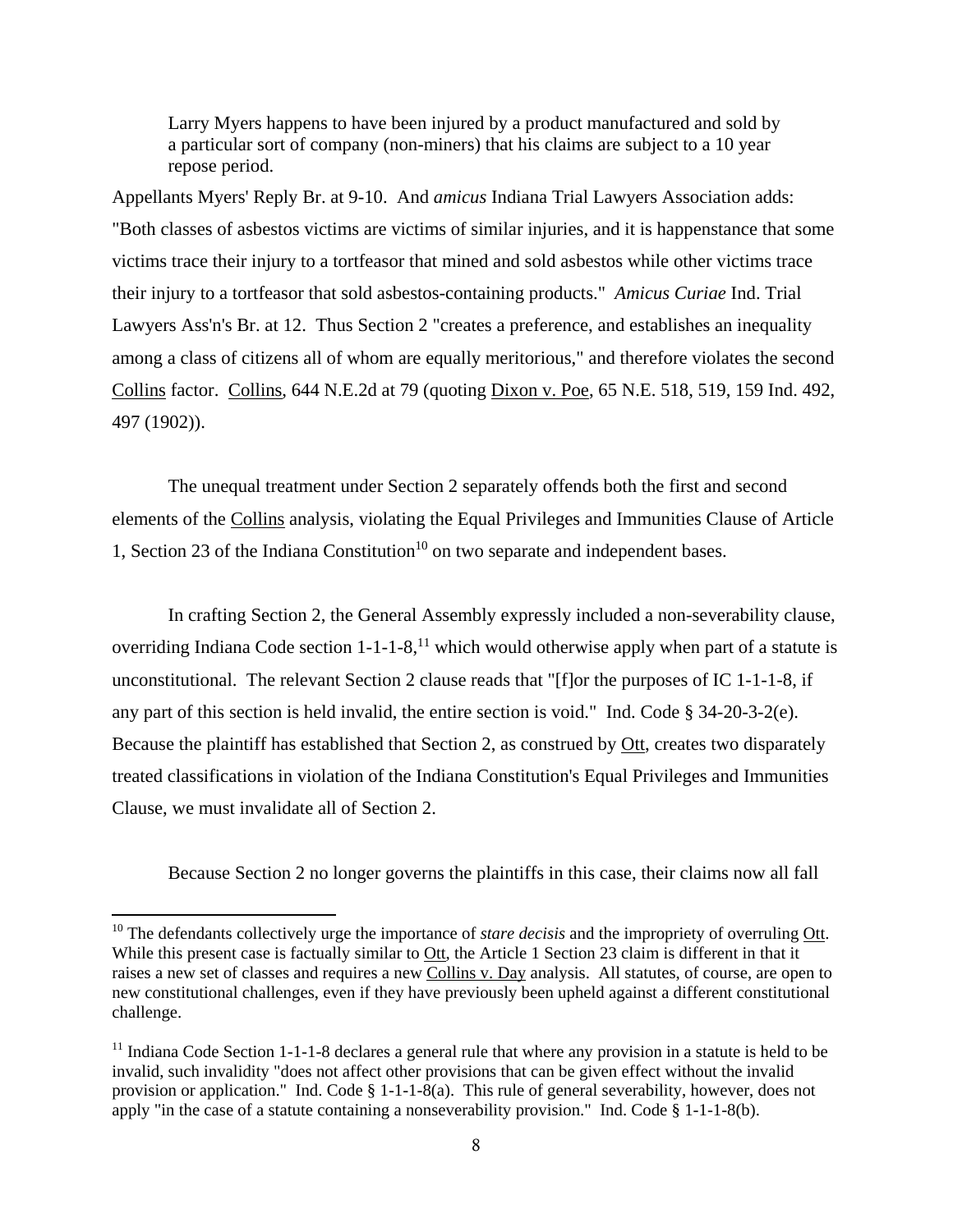under the statute of repose provision in Section 1. This Court has addressed the statutory interpretation of Section 1's statute of repose in two relevant cases: Ott and Covalt v. Carey Canada, Inc.. Ott, 785 N.E.2d at 1077-78; Covalt, 543 N.E.2d 382 (Ind. 1989).

In Covalt, this Court interpreted Section 1 in response to a certified question from the United States Seventh Circuit Court of Appeals. 543 N.E.2d at 383.<sup>12</sup> We held there that "a plaintiff may bring suit within two years after discovering a disease and its cause, notwithstanding that the discovery was made more than ten years after the last exposure to the product that caused the disease." *Id.* at 384. This holding was limited to cases, such as the ones here, "where an injury to a plaintiff is caused by a disease which may have been contracted as a result of protracted exposure to a foreign substance." *Id.* As we explicitly held in Covalt, "our statute of repose [is] inapplicable to cases involving protracted exposure to an inherently dangerous foreign substance which is visited into the body." *Id.* at 385.

Covalt interpreted Section 1 standing alone, because Section 2 had not yet taken effect, but Ott interpreted Section 1 in light of Section 2. As Ott emphasized, "Covalt was decided under prior law." 785 N.E.2d at 1077. Ott's partial overruling of Covalt was thus predicated on the intervening enactment and effective date of Section 2. *Id.* (noting that "[t]he adoption of Section 2 renders [Covalt's] analysis obsolete."). But today, because we find that Section 2 is void due to its partial unconstitutionality, Covalt is restored as this Court's controlling precedent. As a result, the Product Liability Act statute of repose does not apply to cases involving protracted exposure to an inherently dangerous foreign substance, in accordance with Covalt.

The relevant facts in these three appeals, as alleged by the plaintiffs, fall within our holding in Covalt. Raymond Geyman had worked for an electric utility company as a powerhouse worker, laborer, and welder from 1955 to 1979, allegedly working with and around asbestos-containing components. He retired in 1979, was diagnosed with mesothelioma in March 2007, and died one year later. The Geymans filed their initial complaint in July 2007 and

 $12$  The question the Seventh Circuit certified was: "Whether a plaintiff may bring suit within two years after discovering a disease and its cause, notwithstanding that the discovery was made more than ten years after the last exposure to the product that caused the disease." Covalt, 543 N.E.2d at 384.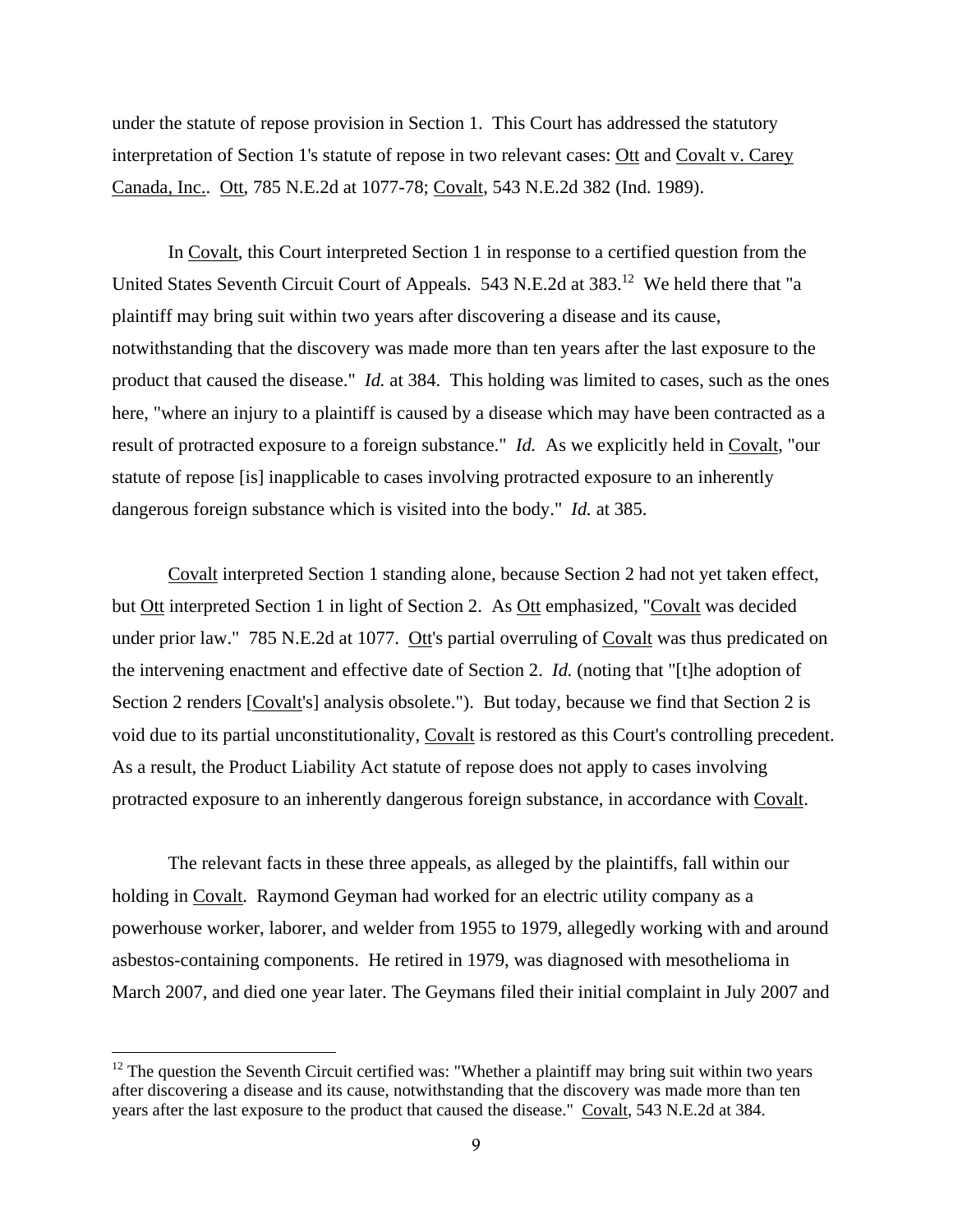Mary Geyman now continues the litigation for herself and Raymond Geyman's estate. Plaintiff Larry Myers worked as an electrician for forty years, from 1959 to 1999, and was exposed to asbestos fibers used, installed, or otherwise disturbed when he did his work. He was diagnosed with malignant pleural mesothelioma in March 2014 and filed his action the following month. In its order denying summary judgment in General Electric v. Geyman, the trial court explained:

 It takes many decades for a sufficient number of genetic mutations to occur in a mesothelial cell because of the body's defense mechanisms that seek out and destroy defective cells (Ex. M2, Report of Dr. Arnold Brody, Ph.D.,  $p.356$ .) . . . .

 There are no visible signs or symptoms that would alert a person to the fact that they are on the path to an asbestos related disease. Mesothelioma is a life threatening disease for which there is no cure.

 It has been stated numerous times in prior testimony and medical journals, that it takes about 20 years for a person to be ill enough to be diagnosed with an asbestos related disease, like asbestosis, and as many as 50 years after exposure for mesothelioma to be diagnosed.

Appellant General Electric Company's App'x at 67.

 As in Covalt, the plaintiffs here allege injury caused by a disease that may have been "contracted as a result of protracted exposure to a foreign substance." 543 N.E.2d at 384. Thus, as we held in Covalt, the Indiana Product Liability Act's statute of repose provision does not apply to bar these plaintiffs' claims for asbestos injury and illness. *Id.* at 385. We affirm the denial of the summary judgment motions in General Electric Co. and Owens-Illinois, Inc. asserting the Product Liability Act statute of repose, and we reverse the summary judgment in Crouse-Hinds. Each of these cases are remanded to the trial court for further proceedings consistent with this opinion.

While we decline to reconsider our decision in AlliedSignal v. Ott, we find that Section 2 of the Product Liability Act violates the Indiana Constitution. Applying this Court's precedent in Covalt v. Carey Canada, Inc., we uphold our prior decision that the Indiana Product Liability Act's statute of repose does not apply to cases such as these where the plaintiffs have had protracted exposure to inherently dangerous foreign substances. We affirm the trial courts' denial of summary judgment in General Electric Co. and Owens-Illinois, Inc., and we reverse the trial court's grant of summary judgment in Crouse Hinds. We remand for further proceedings in accordance with this opinion.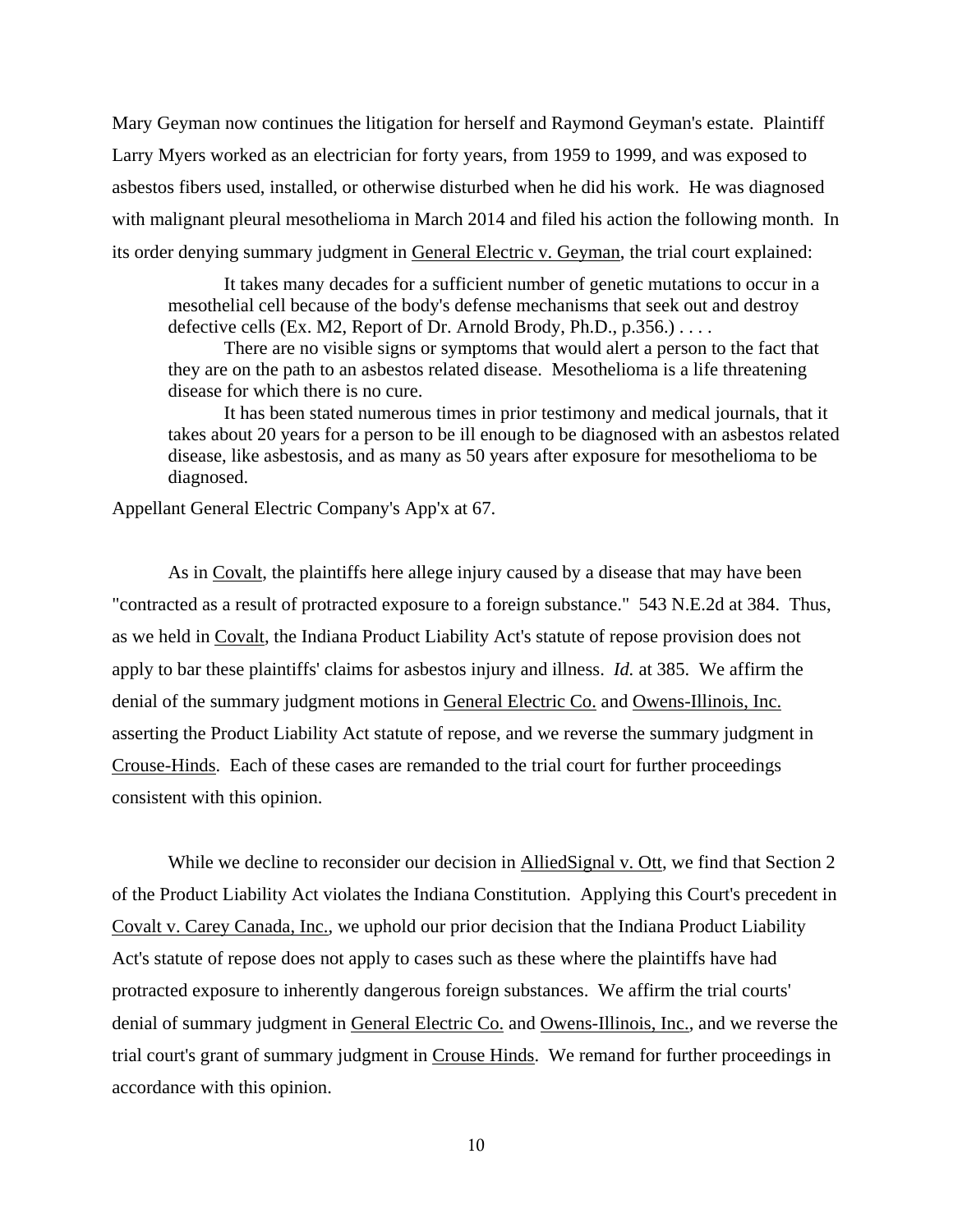Rucker and David, JJ., concur.

Rush, C.J., dissents with separate opinion.

Massa, J., dissents with separate opinion.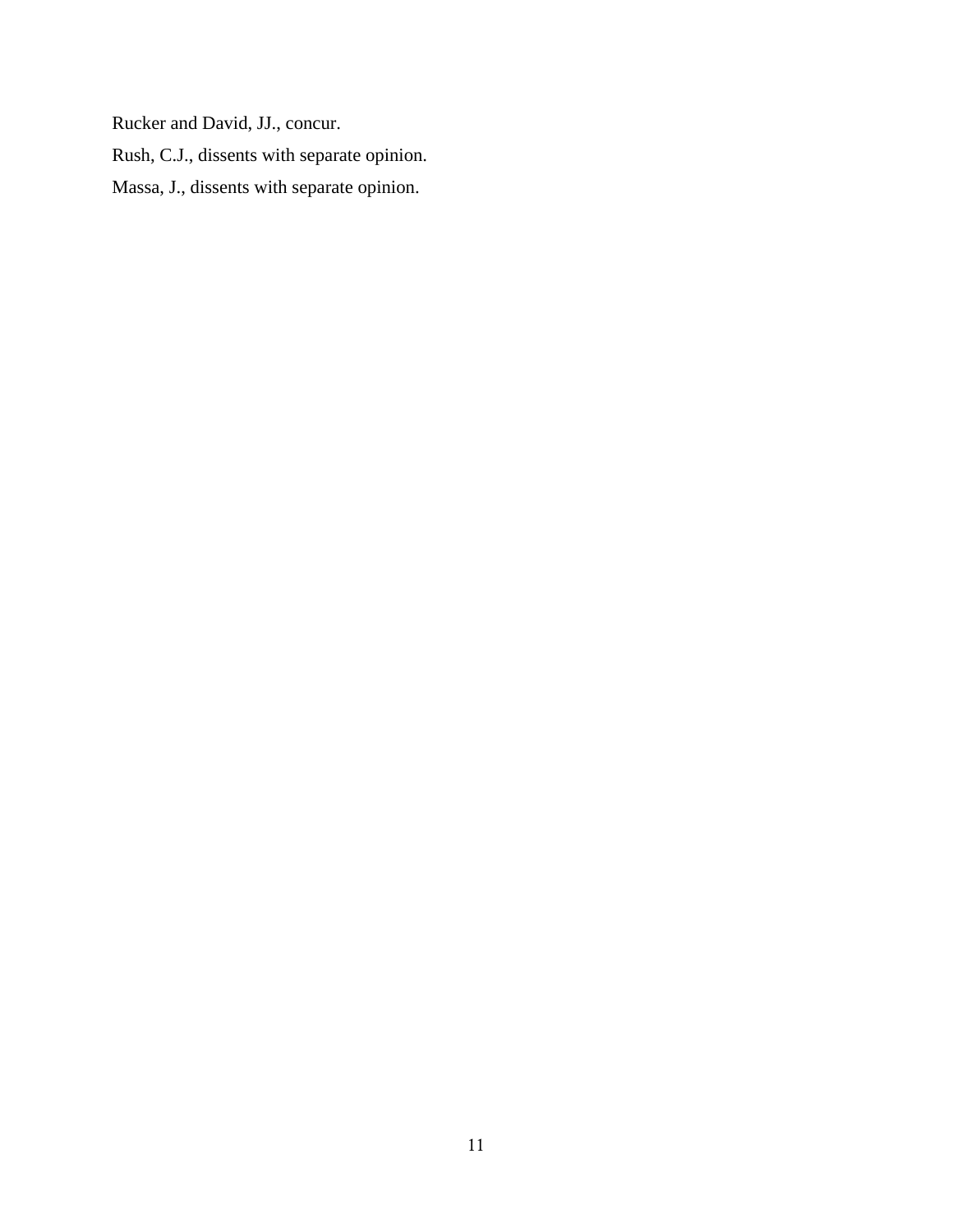## **Rush, Chief Justice, dissenting.**

My disagreement with the majority opinion rests entirely on stare decisis. Had I been on this Court in 2003, I may well have joined the Ott dissent, at least in its statutory analysis. We strictly construe statutes that limit a claimant's right to bring suit, see, e.g., Schoettmer v. Wright, 992 N.E.2d 702, 706 (Ind. 2013)—so that when several interpretations are reasonable, we adopt the narrowest. And not only was the <u>Ott</u> dissent's narrow reading of Section 2 reasonable, it would also have mooted the constitutional questions, consistent with our preference to avoid deciding constitutional issues when other grounds would suffice. E.g., Ind. Wholesale Wine & Liquor Co. v. State ex rel. Ind. Alcoholic Beverage Comm'n, 695 N.E.2d 99, 106–07 (Ind. 1998).

But we are not writing on a clean slate. The plaintiffs' constitutional argument here is not "new." Precisely the same view failed to garner a majority in <u>Ott</u>, despite being ably advanced in the dissent. AlliedSignal, Inc. v. Ott, 785 N.E.2d 1068, 1083 (Ind. 2003) ("There are no inherent characteristics that distinguish workers with asbestos-related diseases caused by exposure to raw asbestos from those with the same diseases brought about by exposure to manufactured products containing asbestos. Thus the unequal treatment accorded to each class cannot be reasonably related to any inherent differences.") (Dickson, J., dissenting). Thirteen years is hardly an eon in the realm of constitutional law, but it is long enough to generate reliance. Moreover, the General Assembly could have abrogated Ott with the stroke of a pen amending the statute, but rather left it intact—signifying the legislature's "acquiescence and agreement with the judicial interpretation." See Fraley v. Minger, 829 N.E.2d 476, 492 (Ind. 2005). Despite my own ambivalence about Ott, I cannot say it is so clearly wrong or unjust to warrant upending an issue we have already settled—when nothing has changed since 2003 but a third vote for the opposing view.

In an era of increasingly polarized and hostile public discourse, I pause to say what would have gone without saying a generation ago. Today's decision does nothing to change my deep respect for my colleagues, or my unwavering confidence in this Court as an institution. Reasonable people can (and today, do) disagree about each of the issues in this case, including the force of stare decisis. Still, I fear the Court's change of heart sets into motion a pendulum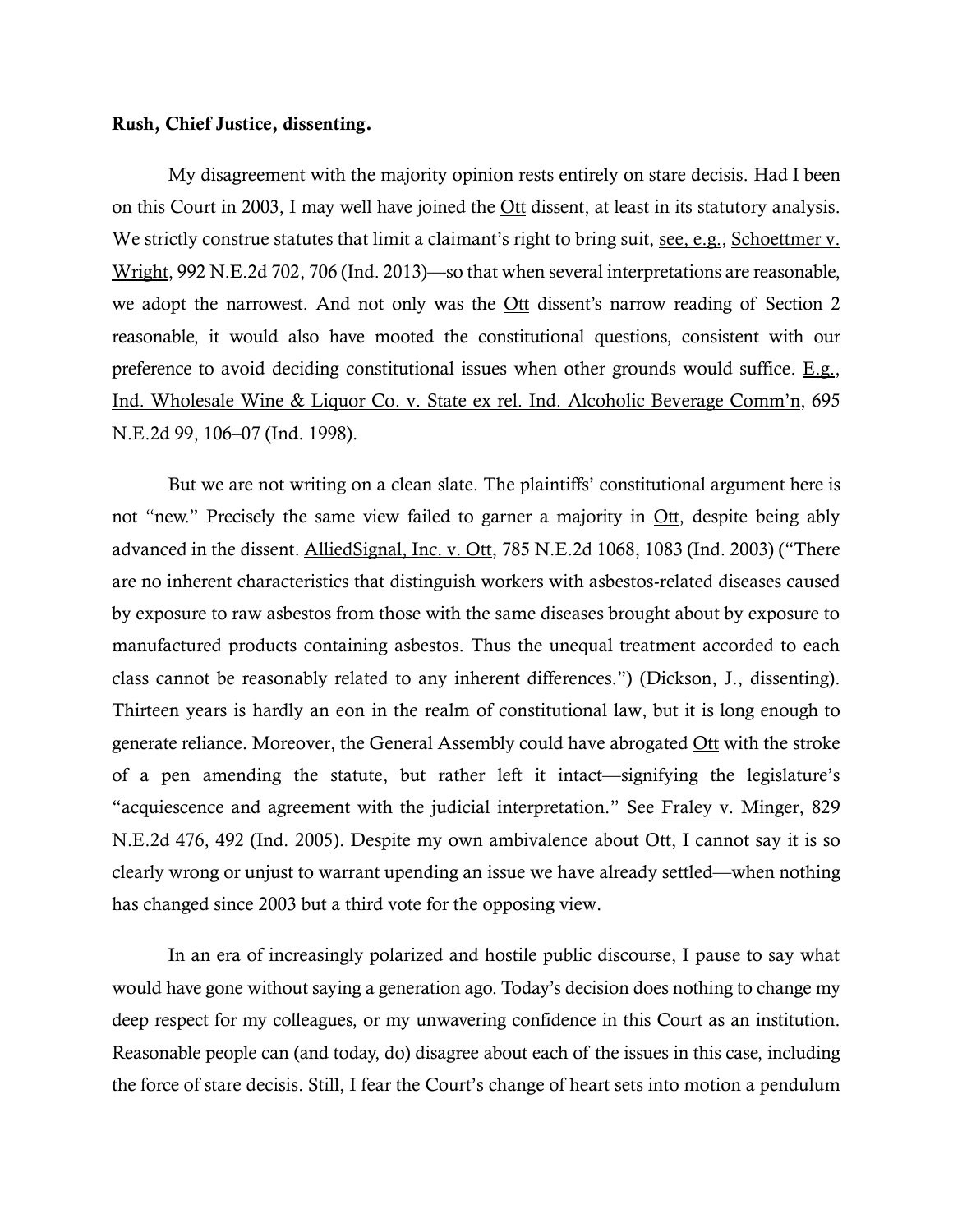that will swing long into the future—not because I expect we will *actually* reverse other close or controversial decisions, but because that is the inevitable *perception*.

As the Chief Justice and this Court's newest member, I am particularly conscious of our changing composition, both in the recent past and in the near future. And in turn, I am particularly aware of what our actions imply when our narrowly divided Court reverses itself on an issue that, barely a decade ago, narrowly divided us in the opposite direction.

Judicial authority is a fragile thing. The executive branch has the power of police; the General Assembly has the power of the purse strings; but our Court has only the power of persuasion. Our efficacy therefore depends wholly on the rule of law—which is just another name for the respect we earn by showing stability and consistency in our judgments and integrity in our processes. Today's reversal is not a catastrophe. But instead of building a little bit on the rule of law, this decision chips a little bit away.

I therefore respectfully dissent.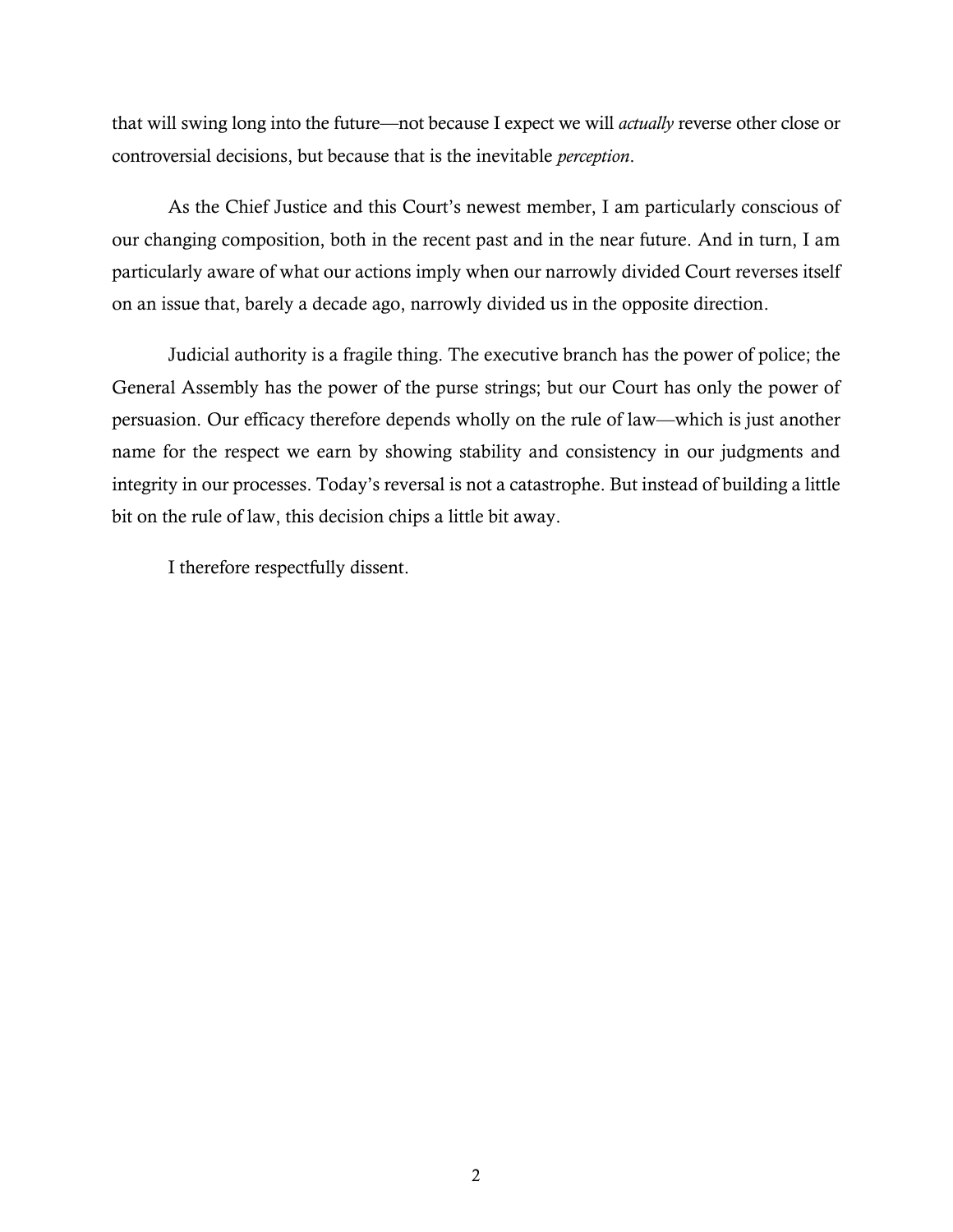#### **Massa, J., dissenting.**

 $\overline{a}$ 

I agree with much of Chief Justice Rush's dissent, including, perhaps even, her observation that today's decision is not a catastrophe. Time will tell. But I do believe it has the potential to more than chip away at the rule of law and inflict more serious damage on our Court and state, so I write separately about these concerns.

The ruling of the Court will be seen in some quarters as righting a historic injustice. Maybe so, but I must respectfully disagree. Twenty-seven years after the unconstitutionality of our statute of repose was first suggested in a dissenting opinion,<sup>1</sup> it is now finally the law of Indiana in asbestos cases. This unfortunate and disappointing reversal of precedent is neither warranted nor wise, in my view. My strong objections are procedural, substantive, and prudential in nature, and I will address each in order.

First, it pains me, but I find it necessary to point out that the case began with an unusual act of defiance in the trial court, when the judge (shortly before retiring) refused to apply our clear and unmistakable precedent and grant summary judgment to the defendants.<sup>2</sup> The Court of Appeals would have been duty-bound to apply our law and reverse, with the question then

<sup>&</sup>lt;sup>1</sup> Covalt v. Carey Canada, Inc., 543 N.E.2d 382, 389–90 (Ind. 1989) (Dickson, J., dissenting).

<sup>&</sup>lt;sup>2</sup> Notably, in his 12- and 26-page written decisions denying the defendants' motions for summary judgment, Judge Sosin doesn't posit any new theory of class distinction, including the allegedly "new" claim upon which today's majority bases its decision. Owens-Illinois App. at 46–58; General Electric App. at 48–73. Instead, he merely opines that the dissent had the better of it over a decade ago: "This court finds the reasoning and holding of the dissenting opinion in Ott [] persuasive and consistent with current legal reasoning." Owens-Illinois App. at 53; General Electric App. at 66. These decisions were in direct contradiction with a trial judge's obligations as an officer of the court, for the *very first rule* in our judicial canons mandates that "a judge shall comply with the law," and further defines the term "law" to include "decisional law." See Ind. Code of Judicial Conduct Rule 1.1. Our decision in Ott could not have been any clearer, the trial court was required to apply it accordingly, and refused. After today, what is to keep another trial judge from deciding he prefers *this* dissent?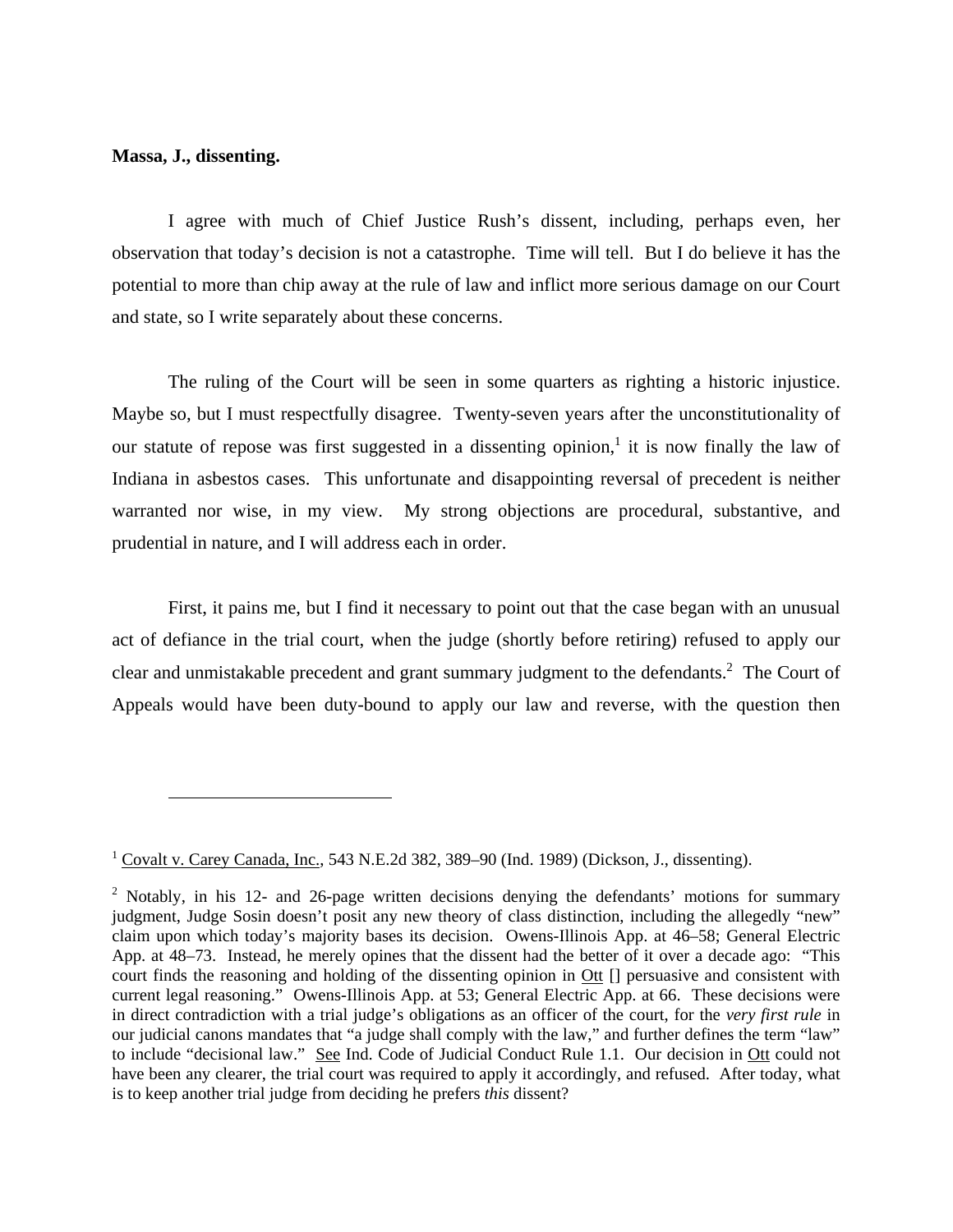coming to us on transfer in due course. But we instead accelerated the process<sup>3</sup> and rewarded this rogue order by reaching down and taking the case away from the appellate court. We now compound the error, in my judgment, by affirming that order in a repudiation of settled law that offends stare decisis and may invite re-examination of other precedents of this Court as its membership evolves.

Substantively, the statute of repose reflects a legislative decision to limit liability for a product's defects where that product has existed in commerce for a decade.<sup>4</sup> Dague v. Piper Aircraft Corp., 275 Ind. 520, 525, 418 N.E.2d 207, 210 (1981). The apparent rationale is that after use for such a long duration, it may be unfair to hold the manufacturer responsible for product failure and the evidence may be unreliable or unavailable. McIntosh, 729 N.E.2d at 980. Moreover, as a matter of public policy, manufacturers should be able "to plan their affairs without the potential for unknown liability." Id.

The majority finds the statute of repose here to be unconstitutional as applied to asbestos plaintiffs, despite this Court's ruling to the contrary thirteen years ago. AlliedSignal, Inc. v. Ott, 785 N.E.2d 1068, 1076–77 (Ind. 2003). Today's holding is clever. It attempts to avoid the

<sup>&</sup>lt;sup>3</sup> Although we have such discretion, we did not have to exercise it in this case. See Ind. Appellate Rule 56(A) ("In rare cases, the Supreme Court may, upon verified motion of a party, accept jurisdiction over an appeal that would otherwise be within the jurisdiction of the Court of Appeals upon a showing that the appeal involves a substantial question of law of great public importance and that an emergency exists requiring a speedy determination.").

<sup>&</sup>lt;sup>4</sup> By way of background, a statute of repose is conceptually distinct from a statute of limitations, although both are at play in Indiana's product liability law. See Ind. Code § 34-20-3-1(b) (2014). A statute of limitations is triggered by the accrual of an injury, whereas a statute of repose is triggered by the completion of some other act, here, the product's delivery to the initial user. The former can be avoided or tolled by a number of equitable factors, like the discovery rule, Wehling v. Citizens Nat'l Bank, 586 N.E.2d 840, 842–43 (Ind. 1992); the latter, however, operates to prevent a cause of action—as to certain products—from arising in the first place. McIntosh v. Melroe Co., a Div. of Clark Equip. Co., 729 N.E.2d 972, 978 (Ind. 2000).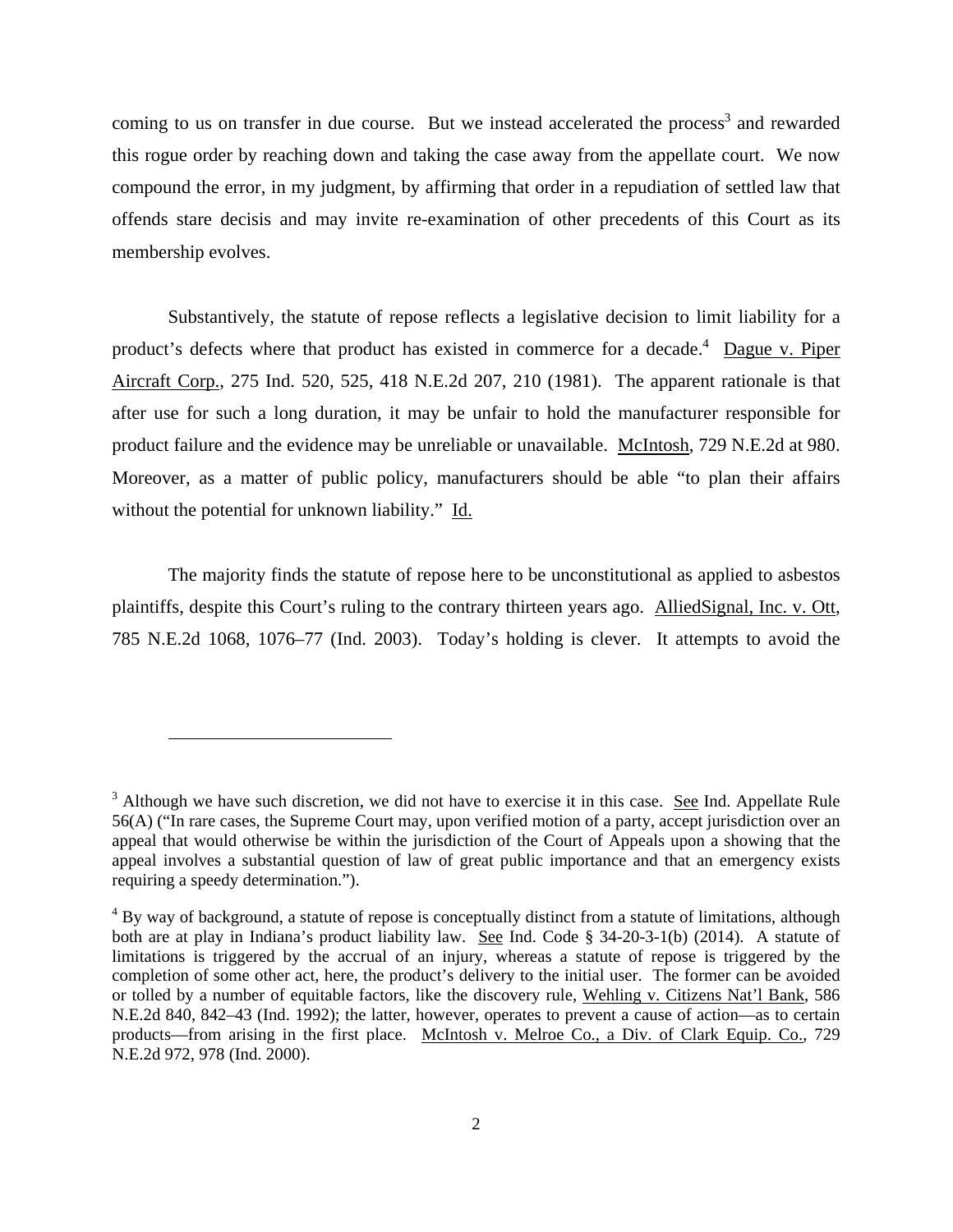confines of stare decisis by discovering a "new" claim and theory, allegedly overlooked in  $\text{Ott}^5$ ; that is, a supposed prohibited "classification" of plaintiffs into those injured by miners and sellers of asbestos and those injured by products containing the substance. But there is no such classification at work in this case. Under the asbestos exception to the statute of repose, everyone injured by asbestos is in the same class: they can all—regardless of the circumstances of their exposure—sue the miners and sellers that placed the asbestos into commerce, free from the constraints of the ten-year statute of repose that prevails in all other products liability cases. Indeed, both sets of plaintiffs in the cases before us today did just that: the Myerses sued Union Carbide Corporation, alleging it "mined and sold commercial asbestos," R.J. Reynolds App. at 131; and the Geymans sued Asbestos Corporation, Ltd. and Bell Asbestos, Ltd., alleging each is a "raw asbestos fiber miner, seller and distributor." General Electric App. at 79. In other words, if we were to accept the two classes the majority suggests experience disparate treatment, these plaintiffs would fit squarely in both.

In truth, the General Assembly has not created separate classes of plaintiffs; it has, rather, limited the pool of potential defendants who can be sued beyond ten years.<sup>6</sup> And, doing so is well within its authority: "our legislature clearly has the power to abrogate or modify common

<sup>&</sup>lt;sup>5</sup> Slip. Op. at 8 n.10 ("While the present case is factually similar to  $Qtt$ , the Article 1 Section 23 claim is different in that it raises a new set of classes and requires a new Collins v. Day analysis.").

<sup>&</sup>lt;sup>6</sup> Although we cannot turn to legislative history for insight, we can quite clearly see lawmakers' rational decision to rein in asbestos claims through a dialogue of sorts with our Court. We began the conversation in 1989, finding raw asbestos was not a product that could be made safer through industry development over time. Covalt, 543 N.E.2d at 385. So, we interpreted the statute of repose as being "inapplicable to cases involving protracted exposure to an inherently dangerous foreign substance which is visited into the body." Id. By reason of that ruling, for nearly a decade, no statute of repose limited asbestos litigation. In 1998, however, the legislature responded by reinstating statute of repose protection for product manufacturers but not for those who mined and sold commercial asbestos and who set aside funds for the payment of such claims. Ind. Code § 34-20-3-2; 1998 Ind. Acts 127–28. We interpreted the statute as such and upheld it in the face of constitutional challenges. Ott, 785 N.E.2d at 1073, 1076–77. As the majority notes, the legislature has had considerable time to alter that interpretation, and it has declined to do so. Slip Op. at 4.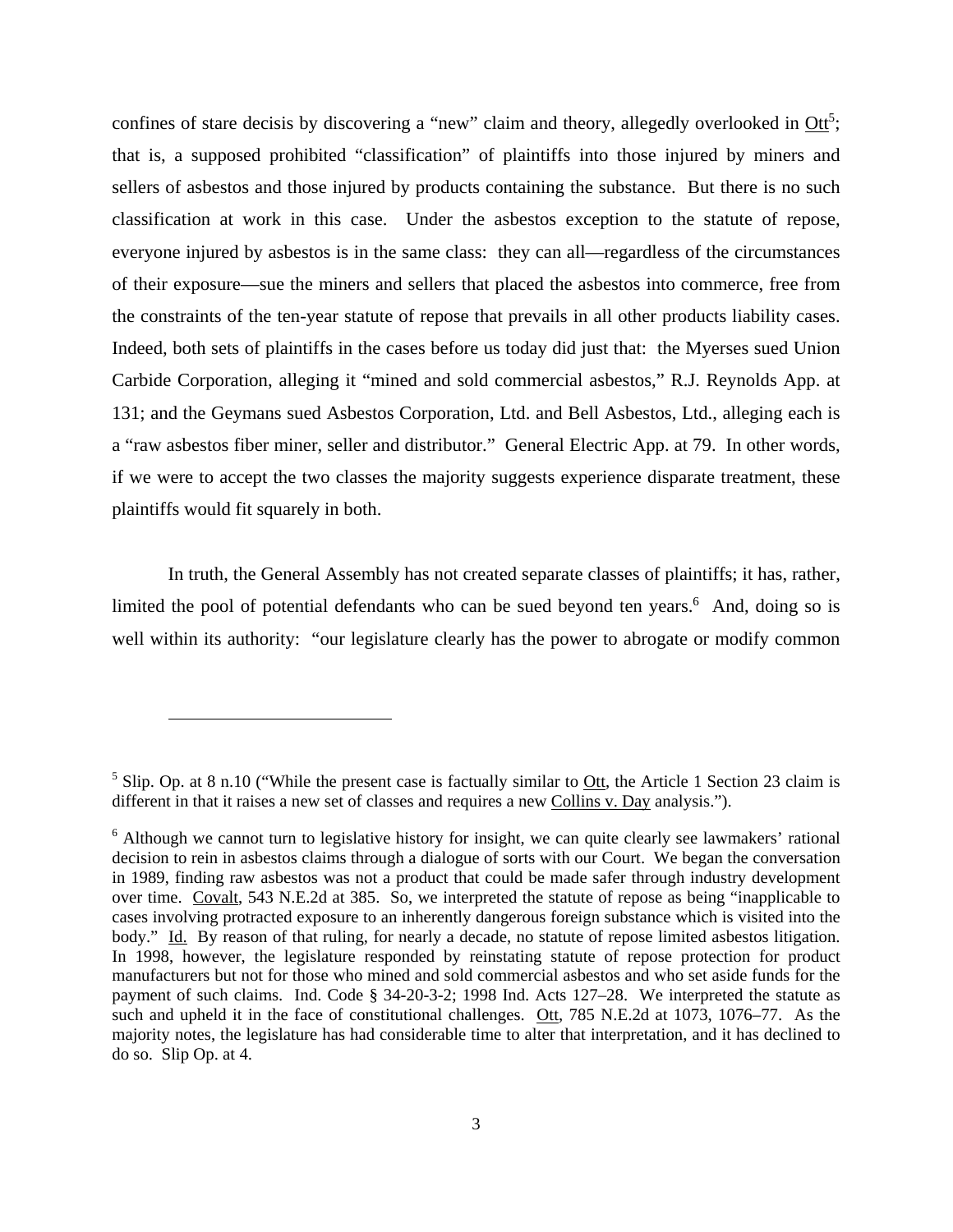law rights and remedies." Dague, 275 Ind. at 529, 418 N.E.2d at 213. It is the appropriate body to balance victims' interests in recovering damages with businesses' interests in being free from indefinite liability exposure. Scalf v. Berkel, Inc., 448 N.E.2d 1201, 1204–05 (Ind. Ct. App. 1983). Indeed, the legislature has exercised its discretion to restrict plaintiffs' remedies and defendants' corresponding responsibilities on other occasions. See, e.g., McIntosh, 729 N.E.2d at 973 (finding products liability statute of repose "is a permissible legislative decision to limit the liability of manufacturers of goods over ten years old"); VanDam Estate v. Mid-Am. Sound, 25 N.E.3d 165, 172 (Ind. Ct. App.) (finding damages cap "does not classify tort victims, but only occurrences, and the legislature may properly decide that occurrences that generate over five million dollars in liability place too great a burden on the treasury"), trans. denied, 34 N.E.3d 250 (Ind. 2015).

Most importantly, the argument relied upon today is *not* a new one. Quite the contrary, the Ott dissent explicitly made this argument, which did not carry the day:

> There are no inherent characteristics that distinguish workers with asbestos-related diseases caused by exposure to raw asbestos from those with the same diseases brought about by exposure to manufactured products containing asbestos. Thus the unequal treatment accorded to each class cannot be reasonably related to any inherent differences. With the majority's refusal to construe Section 2 to equally treat all persons with asbestos-related diseases, the product liability statute of repose clearly grants to persons whose diseases derive from raw asbestos substantial privileges and immunities that do not equally belong to identically situated persons whose diseases result from asbestos-containing products. The constitutional violation is apparent.

785 N.E.2d at 1083 (Dickson, J., dissenting). $^7$ 

 $<sup>7</sup>$  Just a few years earlier, the same dissent made a strikingly similar argument against the general product</sup> liability statute of repose, also relying on the Equal Privileges and Immunities Clause: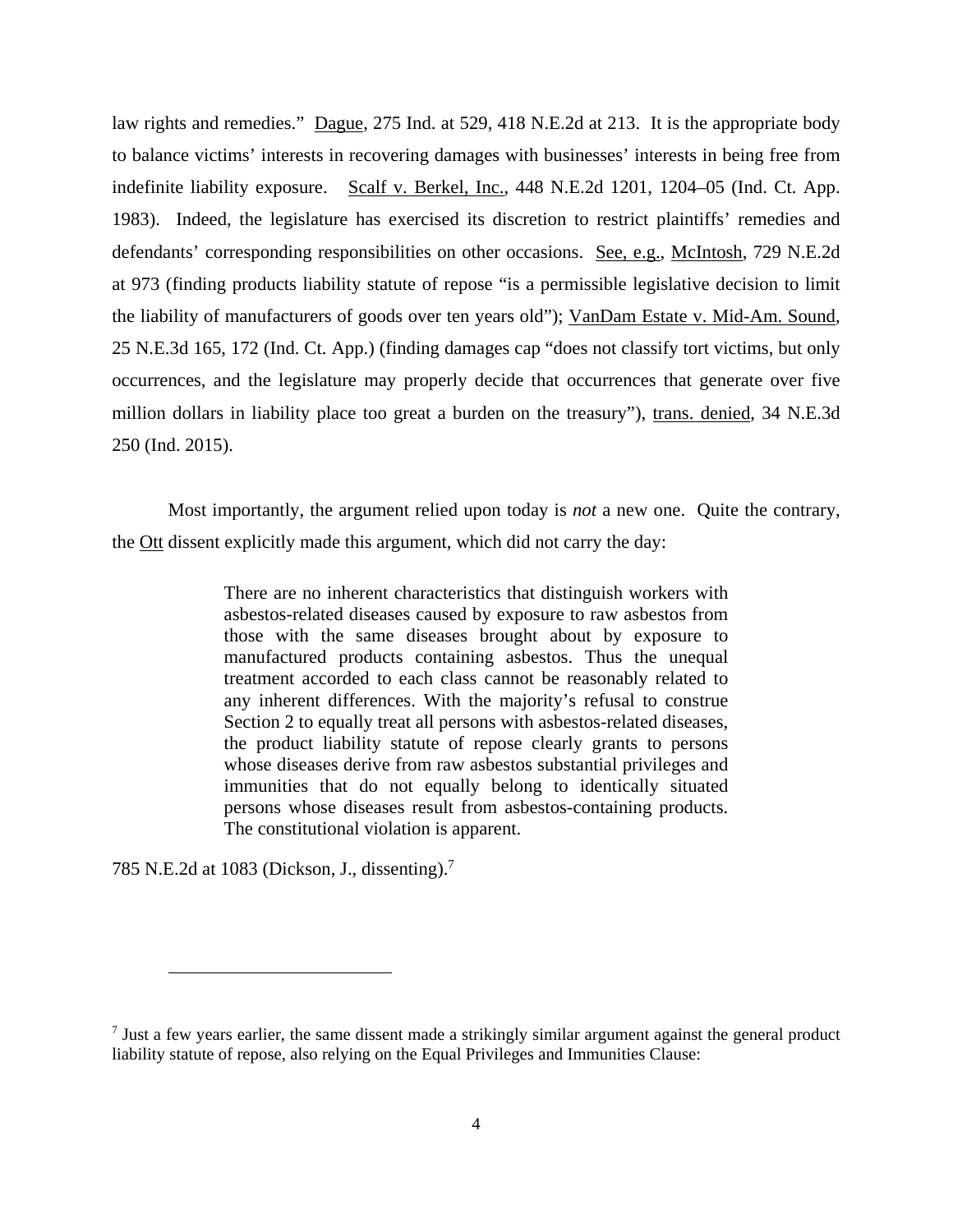The only thing that *is* new is the make-up of our Court, and that dissenting viewpoint garnering a third vote. And so, we are confronted with the very circumstance stare decisis exists to discourage. Marsillett v. State, 495 N.E.2d 699, 704 (Ind. 1986) ("Precedent operates as a maxim for judicial restraint to prevent the unjustified reversal of a series of decisions merely because the composition of the Court has changed."). $8$  Of course, the majority insists stare decisis has not been offended, claiming it resolves the case on grounds not decided in Ott. But not only were those grounds raised in Ott, they were properly rejected as a matter of law. Through artful reasoning, the majority has engaged in stealth overruling, to the detriment of the public, confusing the law and eliminating transparency and predictability.9

Since Section 2's enactment 18 years ago, the law in Indiana has been clear and predictable for litigants and for those doing business in Indiana.<sup>10</sup> Parties have organized their

 $\overline{a}$ 

McIntosh, 729 N.E.2d at 991 (Dickson, J., dissenting). But a majority of the Court rejected that argument, finding, "the distinction is the age of the product that allegedly injured the claimant. Contrary to the suggestion of the dissent, there is no statutory classification of claimants. *Anyone can present a claim and anyone can be barred by the statute, depending on what product is the source of the claim*." Id. at 981 (emphasis added).

<sup>8</sup> That's not to say there can *never* be grounds for parting with a settled rule. A change in membership simply is not one of them.

9 See Barry Friedman, The Wages of Stealth Overruling (With Particular Attention to *Miranda v. Arizona*), 99 Geo. L.J. 1, 63 (2010).

<sup>10</sup> The value of certainty and the courts' role in furthering that endeavor should not be understated. "Indiana's judiciary is very important to commerce and the daily pursuits of most of our citizens. You simply cannot have a functioning free market economy without a fair and open forum with rules and

The statute, on its face, distinguishes two classes of persons for unequal treatment: a user or consumer injured within ten years after the delivery of the product, and a user or consumer injured more than ten years after the delivery of the product. By artificially distinguishing as a separate class those citizens injured by defective products more than ten years old, and by forbidding them access to legal recourse for their injuries, this statute violates the Equal Privileges and Immunities Clause, Section 23 of the Bill of Rights of the Indiana Constitution.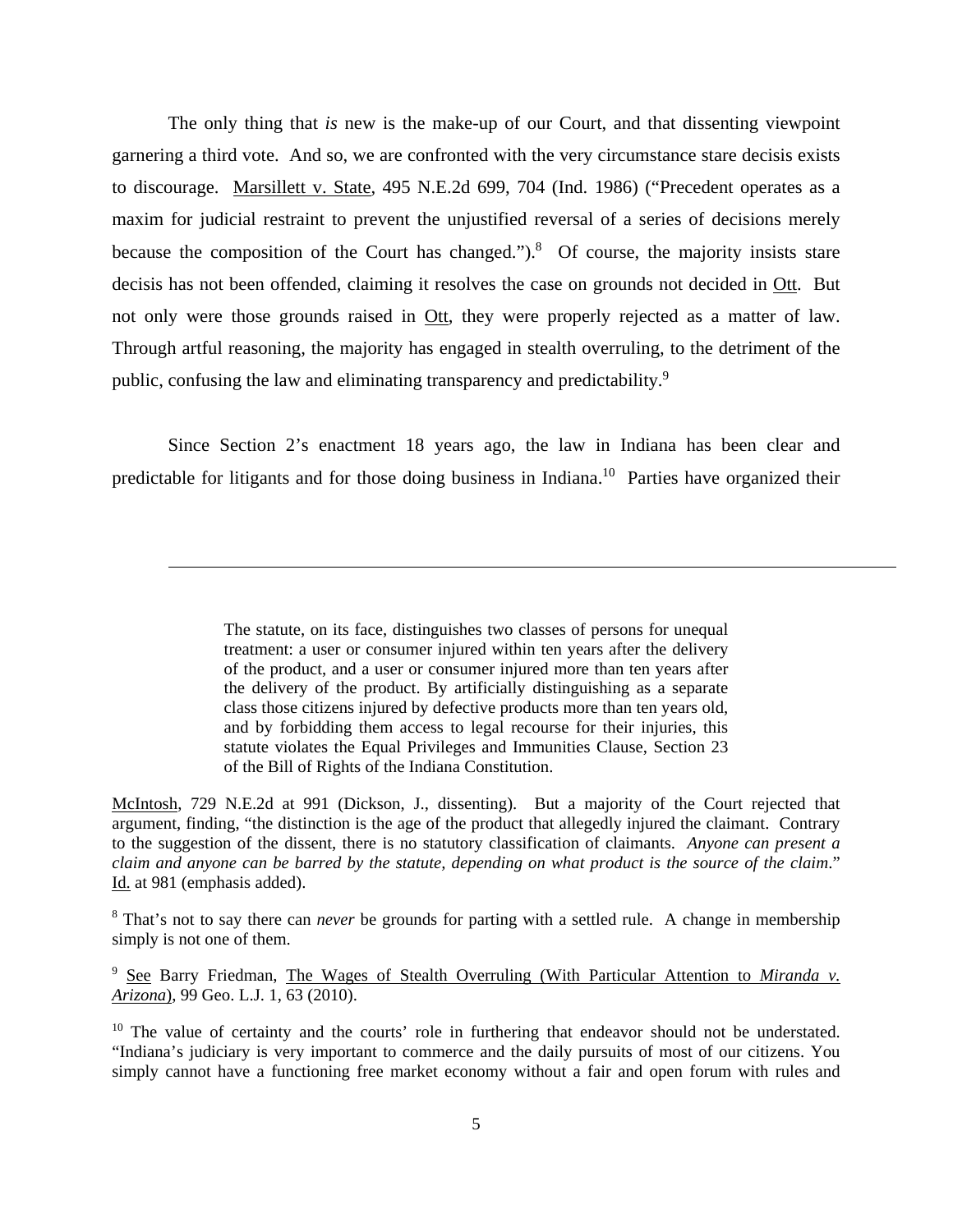affairs in reliance on our settled law.<sup>11</sup> Yet today we take a time machine back to 1989, to a case interpreting a statute before it was amended. See Ott, 785 N.E.2d at 1077 ("Covalt was decided under prior law."). It is the resuscitation of Covalt that I find particularly disturbing, and quite frankly, ironic, given the dissent's worthy criticism of the tortured statutory construction employed to resolve the case. Covalt, 543 N.E.2d at 388 (Shepard, C.J., dissenting) (stating the majority is "rewriting a statute which is a model of legislative clarity"); id. at 389 (Dickson, J., dissenting) (finding the statute unambiguously applies and declaring "an appellate tribunal may not substitute its judgment for that of the legislature"). This cannot be good for a state that has taken well-deserved pride in its efficient and just litigation climate; our "courts are not a barrier to economic development." Chief Justice Randall T. Shepard, Indiana State of the Judiciary Address: On the Way to Something Better (Jan. 11, 2012).<sup>12</sup> That reputation may be diminished by today's hard turn.

Out of deference to the reasoned policy determinations of our General Assembly, and more profoundly, to our Court's longstanding precedent interpreting those laws, I would affirm the trial court in Myers and reverse it in Geyman. I therefore dissent.

predictable outcomes where private contracts are enforced and disputes settled." Chief Justice Brent E. Dickson, Indiana State of the Judiciary Address (Jan. 15, 2014).

<sup>&</sup>lt;sup>11</sup> Despite the majority's attempt to open the door for *all* asbestos claims, in reversing course here, it leaves those plaintiffs who happened to discover their injury under the state of the law of the last 18 years without the array of potential defendants once again available to plaintiffs after today.

 $12$  In a 2010 study on how businesses perceive the fairness and reasonableness of state tort liability systems, Indiana ranked fourth. U.S. Chamber Institute for Legal Reform, State Liability Systems Survey (2010).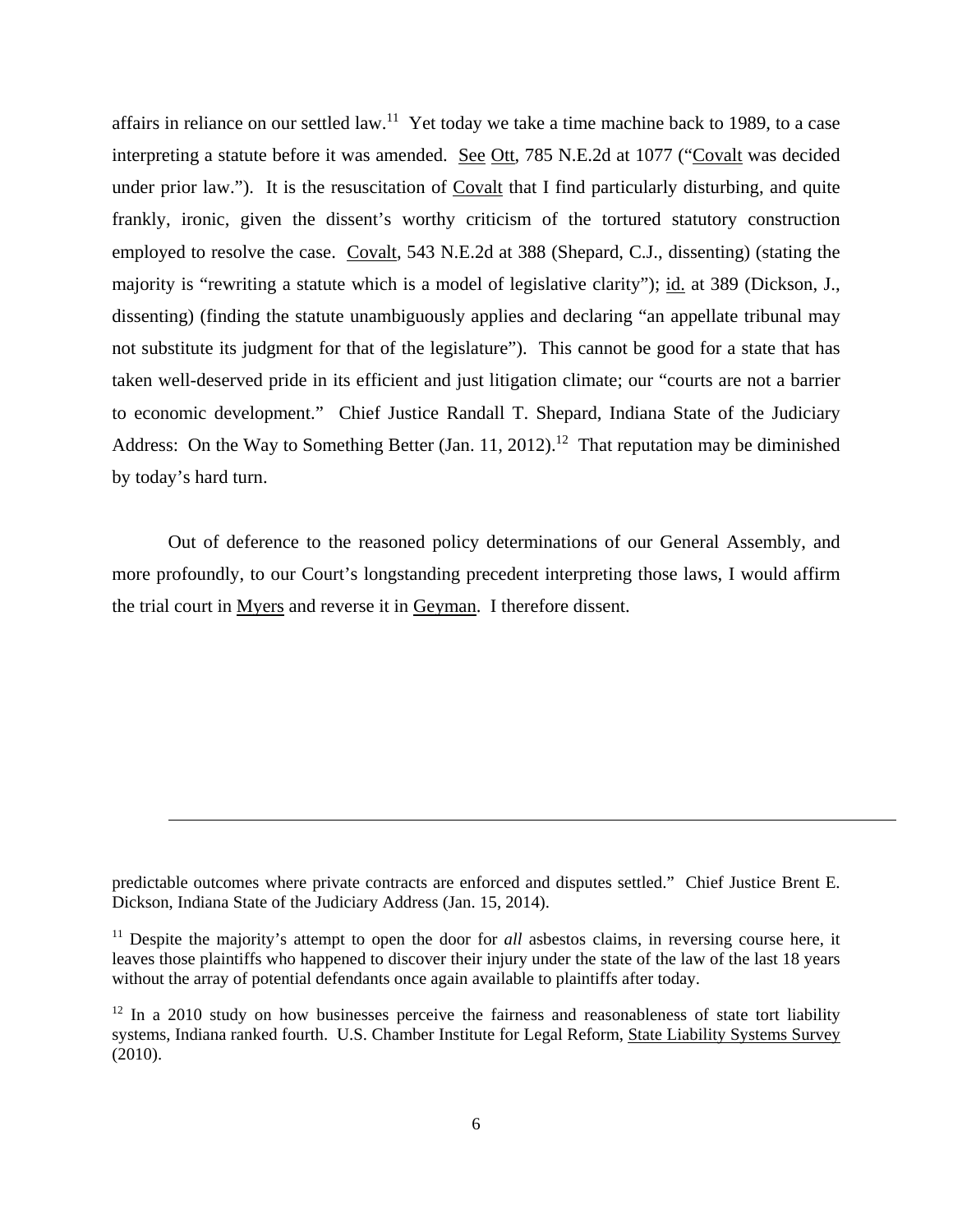#### ATTORNEYS FOR THE PARTIES

# ATTORNEYS FOR APPELLANTS

LARRY AND LOA MYERS Todd C. Barnes Sarah E. Broderick Linda George Kathleen A.M. Farinas George & Farinas LLP Indianapolis, Indiana

# ATTORNEYS FOR APPELLANT

OWENS-ILLINOIS, INC. Susan E. Mehringer Dennis F. Cantrell Keith D. Mundrick Cantrell, Strenski, & Mehringer, LLP Indianapolis, Indiana

Neil Lloyd Shiff Hardin LLP Chicago, Illinois

#### ATTORNEYS FOR APPELLANT

GENERAL ELECTRIC COMPANY Christopher N. Wahl David J. Saferight Hill Fulwider PC Indianapolis, Indiana

# ATTORNEYS FOR APPELLEE

MARY GEYMAN Linda George Kathleen A. Farinas Todd Barnes Ashleigh Resetarits Sarah Broderick George & Farinas LLP Indianapolis, Indiana

#### ATTORNEYS FOR APPELLEE CROUSE-HINDS

DIVISION OF COOPER INDUSTRIES Edward W. Hearn Susan K. Swing Johnson & Bell Ltd. Crown Point, Indiana

Michael D. Martinez Douglas M. Sinars<br>Matushek, Nilles, & Sinars, LLC Chicago, Illinois

#### ATTORNEYS FOR APPELLEES R.J. REYNOLDS TOBACCO COMPANY AND HOLLINGSWORTH & VOSE COMPANY James E. Berger Elizabeth Raines Hughes, Hubbard, & Reed LLP Kansas City, Missouri

Thomas J. Costakis Catherine E. Sabatine Krieg DeVault LLP Indianapolis, Indiana

# ATTORNEYS FOR AMICI CURIAE

CHAMBER OF COMMERCE OF THE UNITED STATES OF AMERICA, INDIANA CHAMBER OF COMMERCE, AND NATIONAL FEDERATION OF INDEPENDENT BUSINESS SMALL BUSINESS LEGAL **CENTER** Peter J. Rusthoven Mark J. Crandley Barnes & Thornburg LLP Indianapolis, Indiana

Mark D. Scudder Barnes & Thornburg LLP Fort Wayne, Indiana